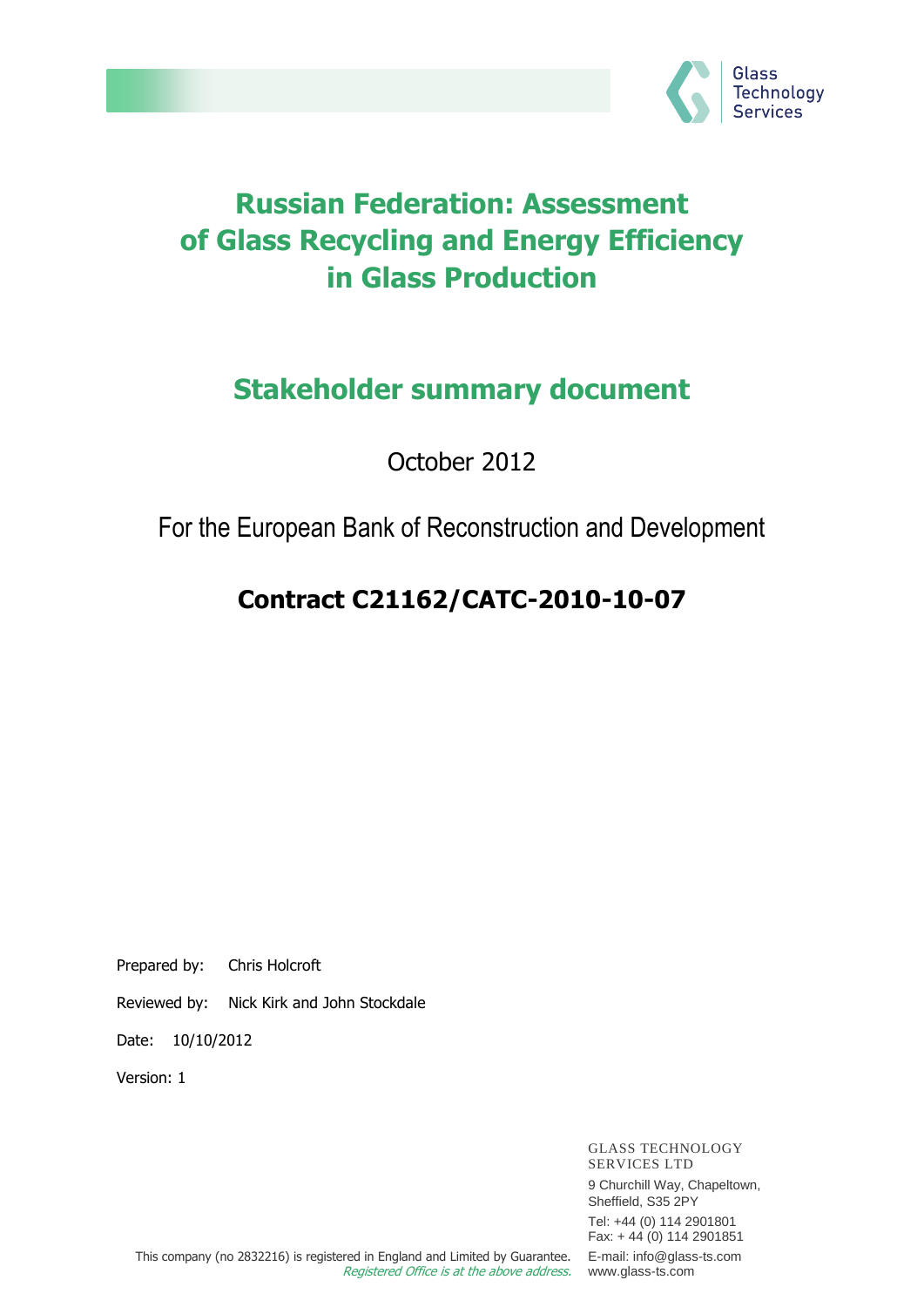## **Executive Summary**

A consortium of international glass industry and environmental consultants from British Glass, Glass Technology Services, COWI and SKM Enviros are undertaking a study into the market for glass recycling in the Russian Federation on an assignment for the European Bank for Reconstruction and Development. The overall objective of the project is:

"to assist industry in developing and implementing a glass recycling scheme in Russia. The main objective of this assignment is to develop a road map for the establishment of a glass collection and recycling system in the Russian federation to reduce waste and increase energy efficiency of glass packaging production; as well as to outline the steps required to establish such a system. This will include an assessment of the existing institutional capacity and the need for the establishment of an adequate infrastructure. The consultant will work with industry representatives and ultimately relevant government agencies with the capability to implement such a system."

The Russian Federation is committed to a programme of improved environmental action including that of waste management. The glass manufacturing industry is a significant user of raw materials and energy. The glass manufacturing process is such that it can, with little difficulty, recycle glass recovered from the domestic waste stream. Glass recycling has several environmental benefits. No new quarried raw materials are required if new glass is remade from old. It requires less fuel to remelt glass than it does to produce glass from virgin raw materials. Carbonates in the raw materials also release the Green House Gas (GHG) CO<sub>2</sub> during mineralogical transformation; such non fuel associated gases normally being referred to as "process  $CO<sub>2</sub>$ ". Recycled glass produces no process CO<sub>2</sub> when remelted. Furthermore, as less energy is required to melt, compared to raw materials, less CO<sub>2</sub> from combustion is emitted.

In order to maximise these benefits the glass returned to the factory must be relatively free of contamination e.g. metals, plastics, food waste, bricks and stones. In practice this means putting in place a dedicated collection system for glass. Establishing and maintaining an effective collection and recycling system is by necessity a major undertaking; involving significant costs. Glass collection and recycling systems are already commonplace in many countries indicating that viable economic models exist. One of the inherent advantages of glass, namely that it is made from low cost and plentifully available raw materials, means that recycled glass (cullet) must also compete in price in that market. Therefore recycled glass will never command the high prices that are able to drive the recycling process for materials such as steel and aluminium. Other drivers are usually needed and Governmental pressure is now increasingly common in many countries. Governmental "incentives" may include such measures as recycling targets or mandatory deposits on drinks containers whilst "disincentives" or indirect drivers may include punitive landfill tax and putting a charge on  $CO<sub>2</sub>$ emissions through financial instruments such as taxation or trading.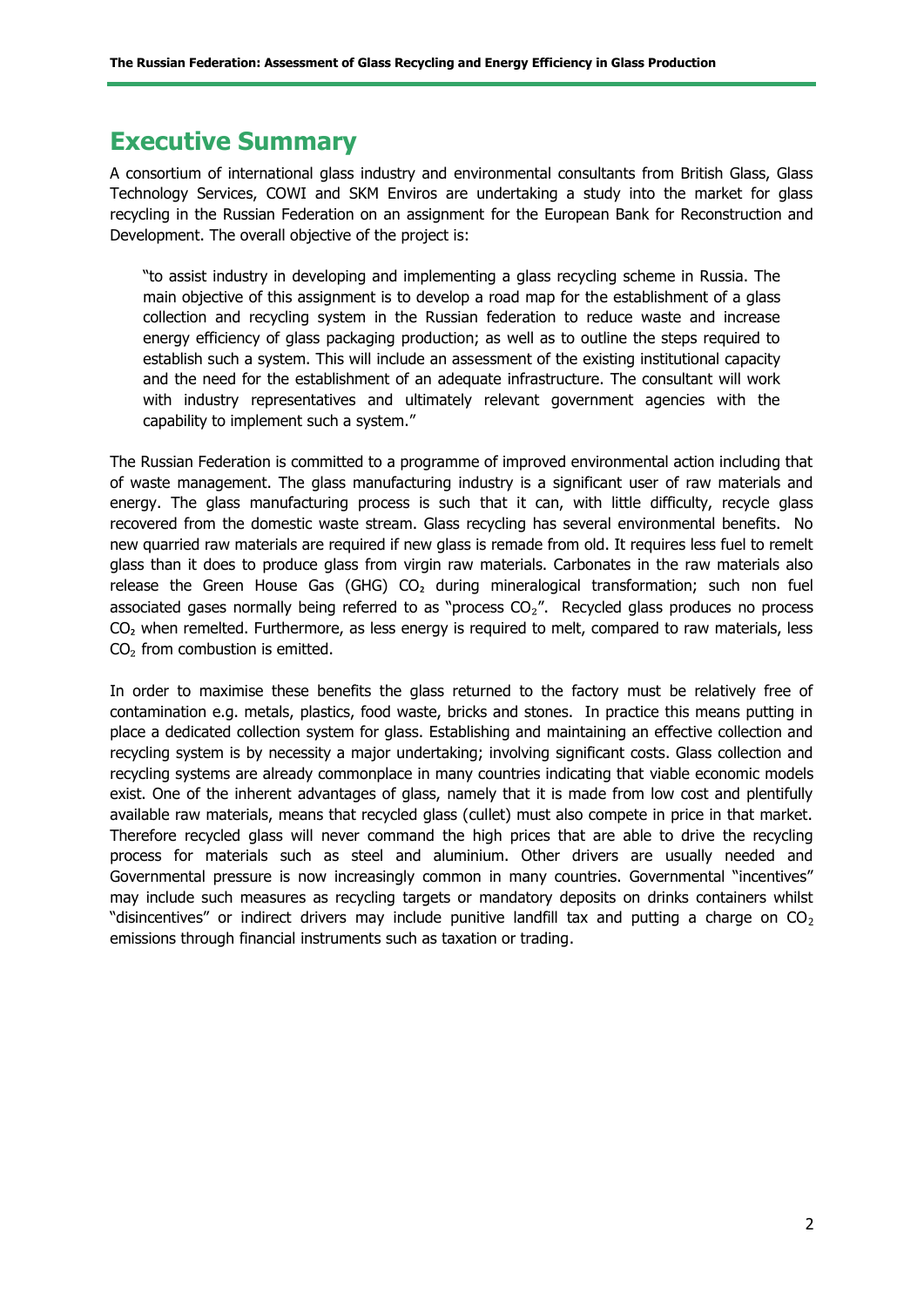The authors conducted a review of the benefits, market demand and existing infrastructure for glass recycling in the Russian Federation and concluded that.

- $\bullet$ Recycling glass results in a reduction in the amount of virgin raw materials than need be purchased i.e. 1 tonne of cullet replaces 1.2 tonnes of virgin materials;
- A reductions in the amount of fuel needed to melt the glass: 322kWh per tonne of cullet used;
- A reductions in the  $CO<sub>2</sub>$  emissions from both fuel and displaced raw materials; 0.246 tonnes of  $CO<sub>2</sub>$  per tonne of cullet used ( $CO<sub>2</sub>$  trading potential); and
- A reduction in the need to landfill empty bottles and any associated costs.
- The average cost of cullet is currently equal or slightly higher than that of virgin material. Approximately  $\epsilon$ 64 per tonne in Europe for cullet compared to  $\epsilon$ 62 for virgin materials. (accurate Russian prices have not been available to the project team)
- This differential is offset by energy savings from cullet use. The potential saving equates to approximately €2.5 per tonne at current Russian gas prices.
- Increasing gas prices will make cullet use more attractive. A 10% rise in gas price will yield an extra saving of approximately €1 per tonne.
- The investment and additional processing required to produce "furnace ready" cullet in Russia is expected to increase the price of cullet beyond the current  $\epsilon$ 2.5 cost advantage provided by energy cost saving. (Here "furnace ready" refers to cullet of a quality that would be accepted in furnaces in Europe).
- In Europe glass manufacturers are all subject to carbon trading. At current carbon prices carbon trading adds a further €3 per tonne glass packed. Thus use of cullet becomes cost effective. Environmental fiscal policies such as this are likely to be the major driver for increased cullet use

Having considered the above factors in the context of the current situation in the Russian Federation, the authors proposed a collection system linked with other recyclable material collection as is common in many regions. The potentially higher revenues from the sale of materials such as plastic and aluminium may make the glass recycling system more financially viable and self-sustaining. The use of regulatory instruments similar to those employed in other countries will also be required to make recycling more attractive. Such instruments will include the taxation of landfilling as a method of waste disposal control and the use of trading certificates to encourage environmental improvement.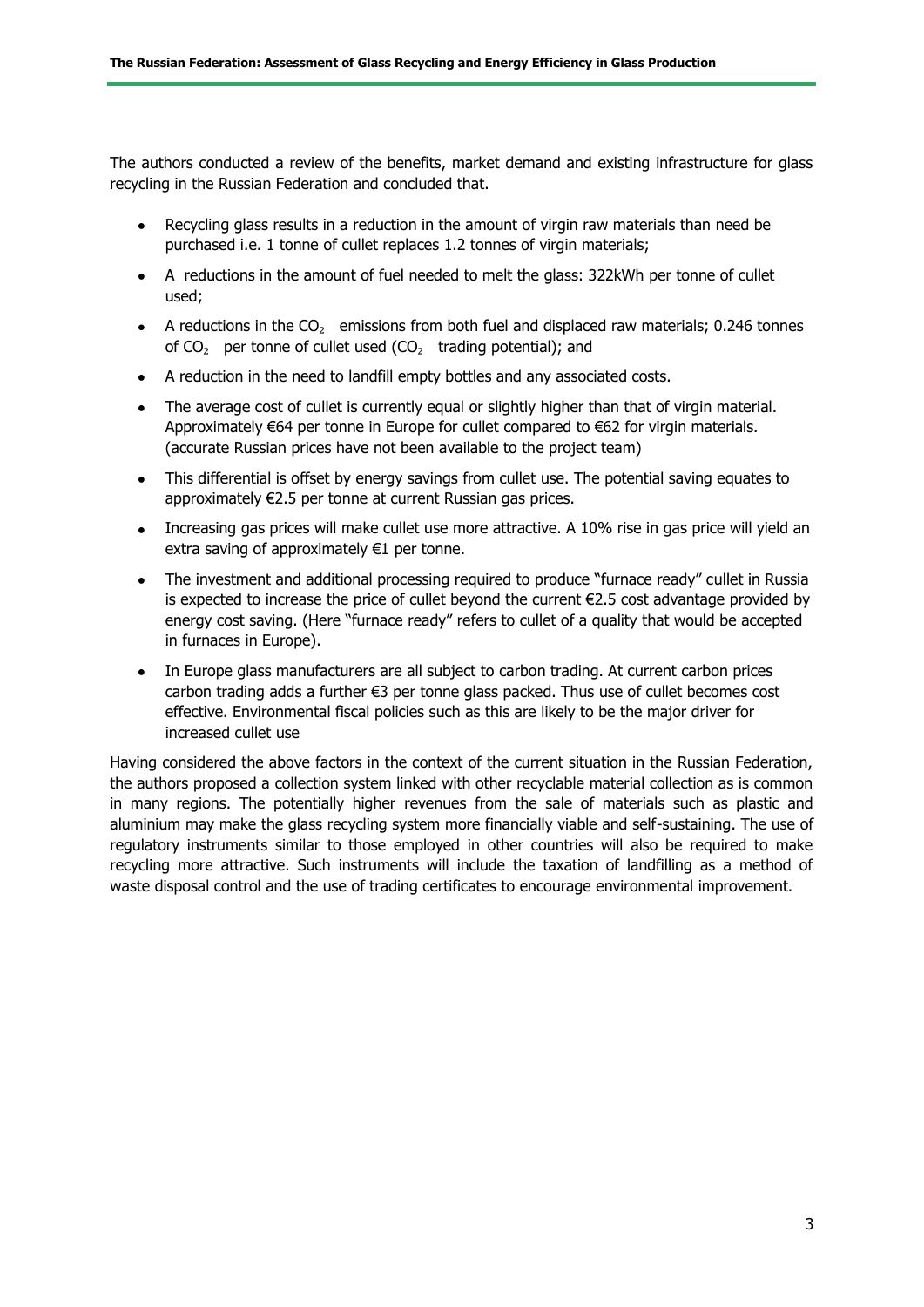A review of glass recycling schemes in countries across the world was carried out. These studies concluded that the following elements are crucial to the success of glass recycling schemes:

- Education, Outreach and Public awareness campaigns- these are essential to ensure recycling  $\bullet$  . schemes have high participation rates and the glass collected is of high quality.
- Employing local ambassadors/managers, having a known person overseeing a recycling scheme in a particular building or area encourages participation and reduces abuse of recycling facilities. It also potentially provides employment opportunities.
- Implementing regulations and incentives- in countries like the Russian Federation where there is no current culture of recycling the use of regulation and/or incentives are necessary to encourage participation.
- Convenience for consumers for recycling schemes to be successful it is critical that they do not involve excessive work for the householders, the collection containers must be close to residences without occupying too much space and segregation procedures must not be complicated.
- Early segregation of different recyclable materials in order to minimise contamination and maximise revenue recyclable materials should be separated as early as possible in the collection process, ideally by the householders.
- Producer responsibility the majority of international schemes place responsibility on the packaging supply chain to arrange and fund recycling schemes either directly or via membership of "green dot" compliance schemes.

For a successful recycling scheme to operate in the Russian Federation a wide range of stakeholders will need to be involved and we would like to encourage a wide variety of different stakeholders to our workshop session to gather their thoughts on our findings and proposals, likely interested parties include

- **•** Municipalities
- Federal agencies
- Legislative bodies including the Customs Union (Russia, Belarus, Kazakhstan)  $\bullet$
- Waste/recyclables collectors and transporters  $\bullet$
- $\bullet$ Operators of landfills
- Material Processors  $\bullet$
- $\bullet$ Housing Associations
- Supermarkets
- Hospitality establishments
- Street kiosk operators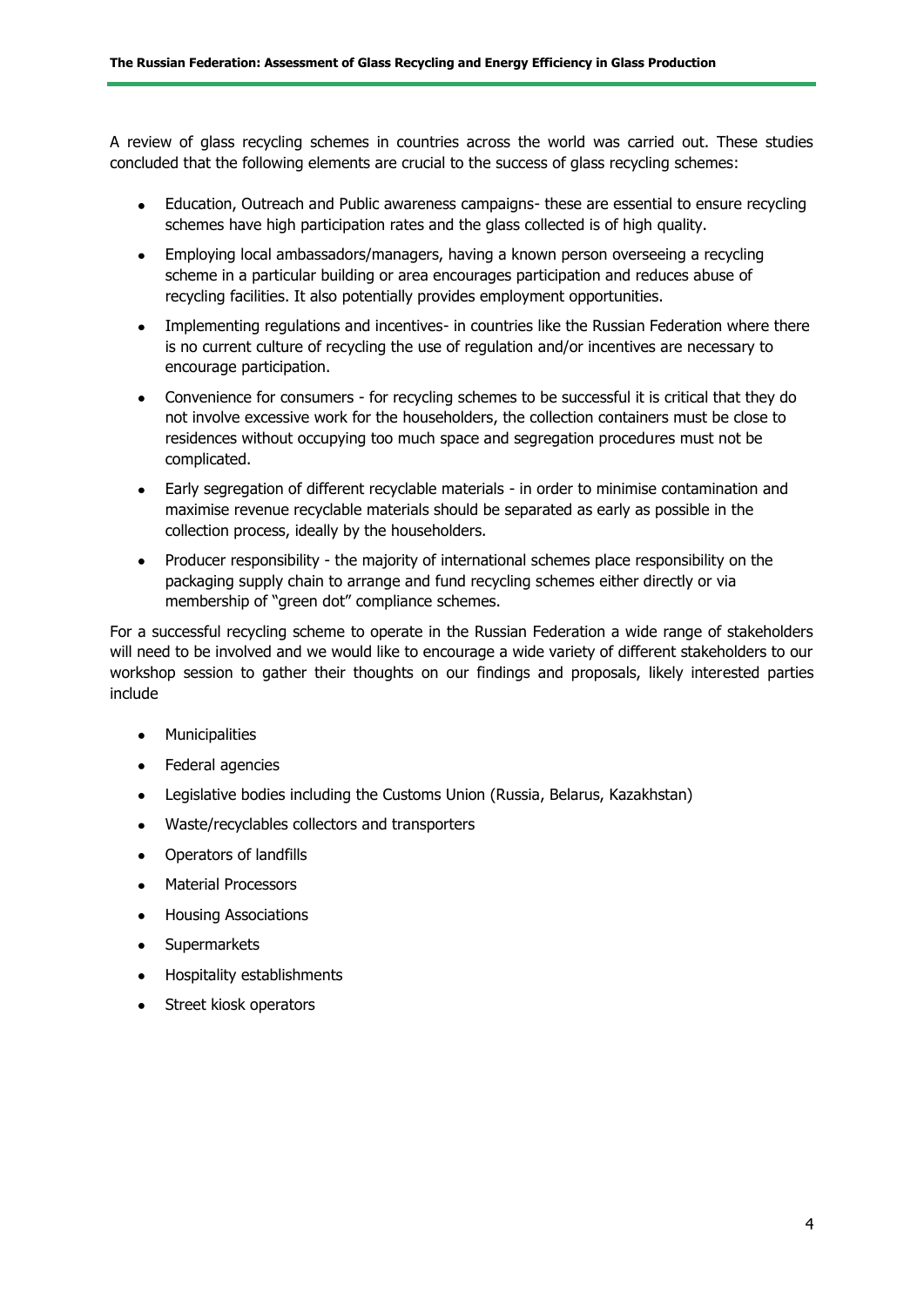- Equipment suppliers
- Brand owners
- Third sector NGOs and charitable organisations
- Glass manufactures and other cullet users
- Large event organisers

**Please note whilst this report deals with the recycling of glass it is essential that when considering legislative measures that all packaging materials are included to avoid distortion of markets. This is particularly important where taxes, deposit schemes and other financial mechanisms are being considered. Fees should be based on the volume of packed material rather than the weight of packaging itself.**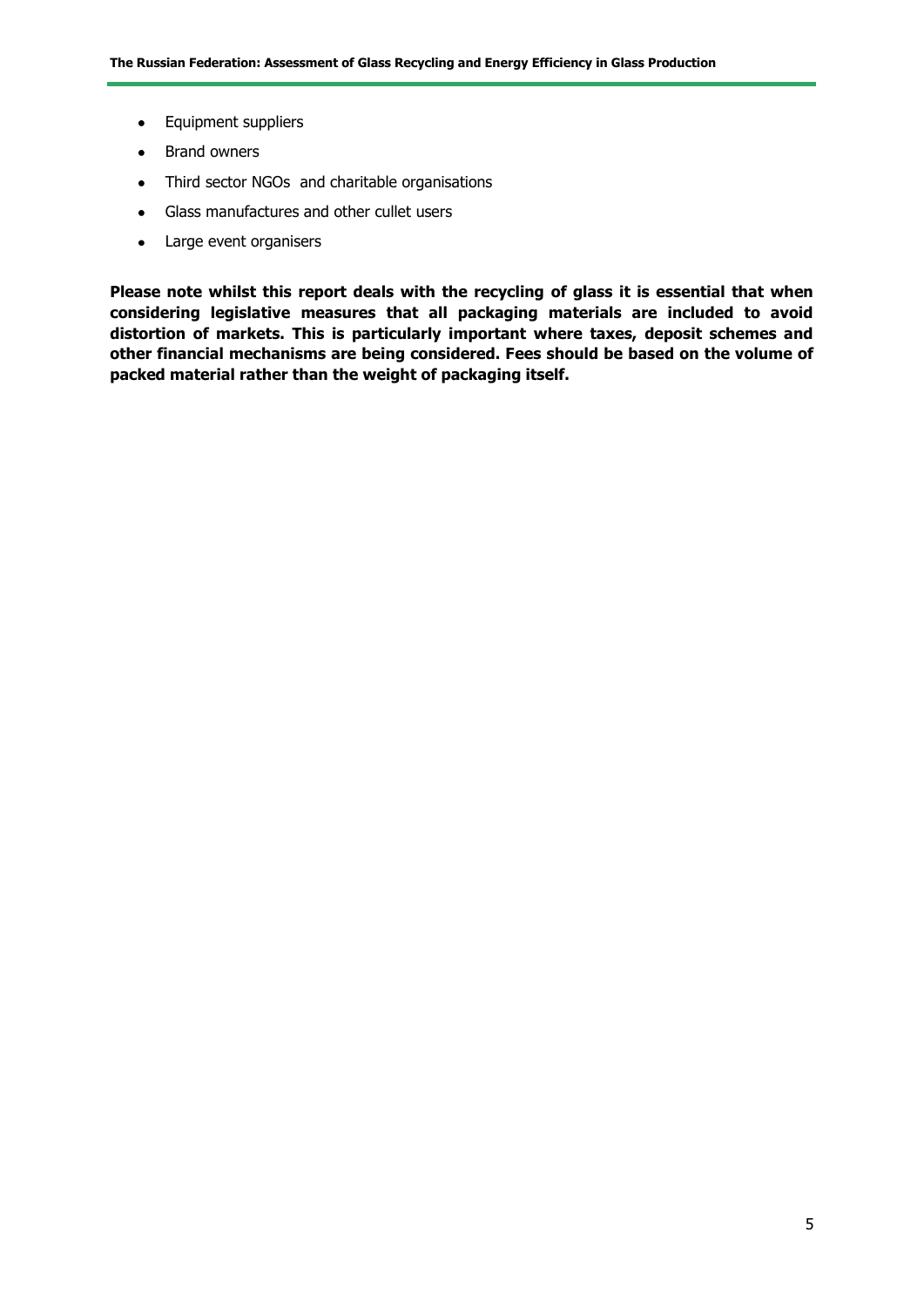## **1. Key Lessons from International and Historic Glass Recycling Schemes**

From the studies of international glass recycling schemes it is evident that a few general factors are common to all successful recycling schemes. The countries with the highest recycling rates have a combination of bottle banks and deposit return schemes with limited use of kerbside collection. Such schemes rely on the willingness of a population to recycle and the ease of its ability to do so. These factors are not necessarily self-evident in the Russian Federation so several different options will need to be investigated to identify the most suitable recycling schemes for the Russian Federation.

Each location or region will exhibit its own practical and demographic challenges which must be addressed if a recycling scheme is to become successful. Factors that are common to successful recycling schemes include the following:

#### **Public Awareness**

All the successful schemes identified involve raising public awareness about not only the importance of recycling but also the correct way to recycle material. In many cases recycling organisations have dedicated publicity and training teams who visit householders, schools and participate in community events in order to spread the recycling message. In many countries the importance of recycling is included in the primary school curriculum and the expectation is that children take this message home and put pressure on parents to recycle. Glass recycling education is also commonly supported by national trade associations. For example, in the UK, British Glass supports UK initiatives and multinational campaigns such as "Friends of Glass" for which promotional literature and other material is produced, which can be used by all sectors of the recycling scheme including the public and businesses. Canada, Poland and Honk Kong are good examples of recycling schemes that prioritise education and public awareness as part of their strategy.

## **City of Toronto, Canada**

#### **Recycling Policy**

Recycling polices in Canada are set at federal, provincial and municipal levels but in practice waste management is primarily regulated at the provincial level. Waste management and recycling regulations in Ontario generally relate to the two areas where wastes are generated, namely the residential and the industrial, commercial and institutional (IC&I) sectors.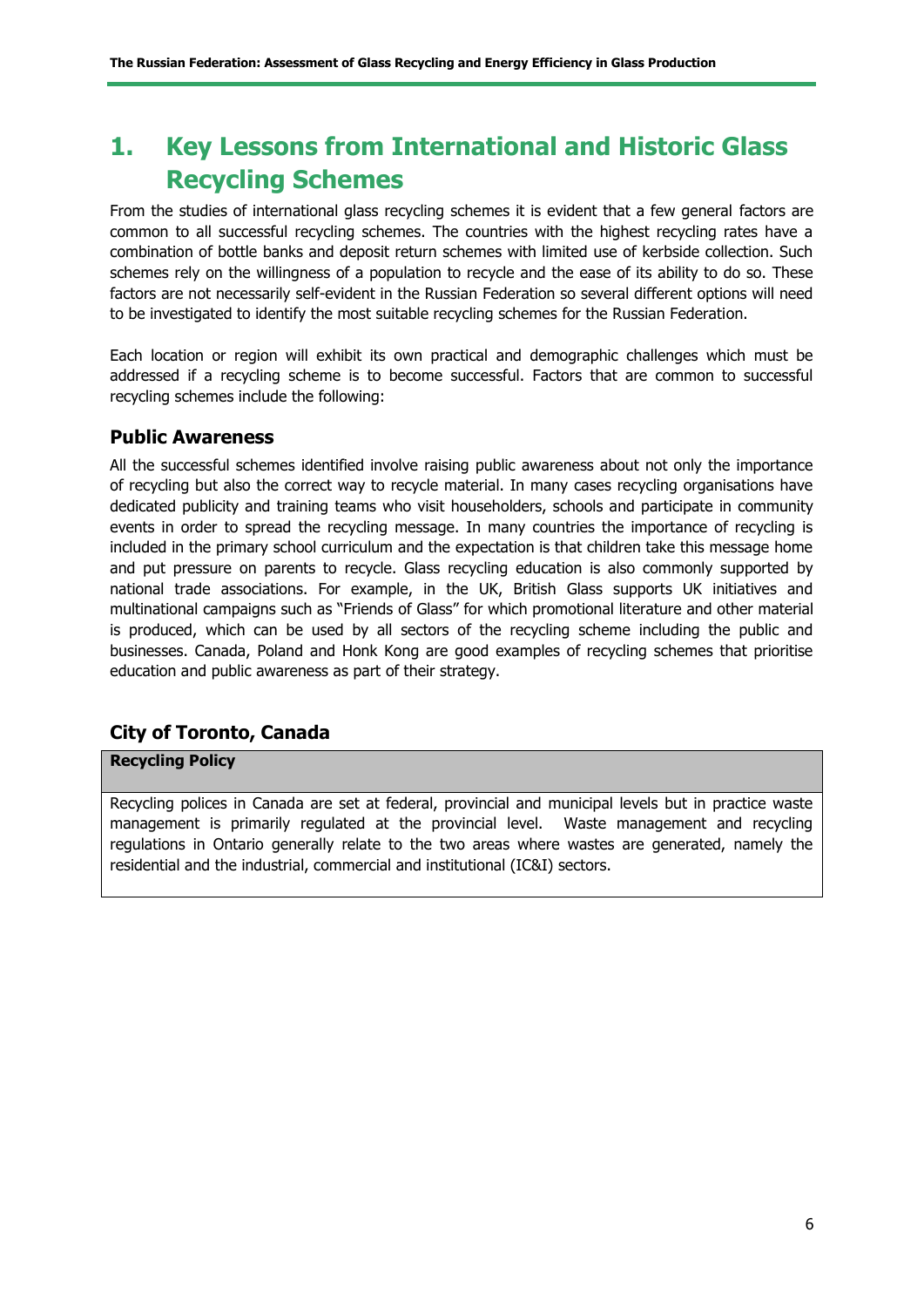Residential waste management and recycling services are mandated by the provincial government, but are carried out by local municipalities. Each municipality develops its own waste management program which could include: kerbside collection, depot drop-off, pay-as-you-throw or any combination of these elements as long as the program is in compliance with the requirements the Environmental Protection Act. Members of the Industrial, Commercial and Institutional (IC&I) sectors are individually responsible for complying with waste related regulations and their compliance obligation is determined by their size. The recent introduction of stewardship and/or extended producer responsibility (EPR) regulations has extended the traditional responsibilities of many IC&I businesses. IC&I businesses that are producers of product and/or packaging are increasingly mandated to take physical and/or financial responsibility for the wastes that their products and or packaging create.

#### **Details of Recycling Schemes**

Properties must purchase their own collection containers to ensure that recyclables are collected. In March 2009 the city delivered 132,062 bags and 201,675 plastic containers for waste separation in multi-occupancy housing. Collections take place as follows:

- Single Family Households have compostable kitchen waste collections once a week, recyclables are collected fortnightly and leaf and garden waste seasonally;
- Multi-occupancy buildings are serviced by communal container collection covering some 4,000 buildings; and,
- The remaining properties have smaller wheeled containers as they can't accommodate frontend-lift container collections.

#### **Observations**

The city of Toronto's Communications department has 12 staff that carry out qualitative research on recycling including the public's attitude to recycling. The department is also responsible for organising and implementing public education schemes. These schemes have included the training of 3R (recycling) ambassadors for buildings to encourage uptake of recycling schemes and an outreach programme including surveys, focus groups and seminars on effective waste management.

A levy for recycling was introduced and has to be paid by all multi-occupancy buildings. Failure to pay the levy results in waste collections being entirely suspended. The levy is charged on a volume waste which is above 0.65m<sup>3</sup> compacted (1.6m<sup>3</sup> un-compacted) per household unit per year. The fee covers collection of general waste, recyclables, garden waste, green bin organics, bulky items, electronics, white goods and household hazardous waste. It is an all or nothing service if a building doesn't have recyclables collected they also have to look for a new way to dispose of all waste. In July 2010 411,757 units were receiving city waste collection services (out of 526,000 which equates to just over 78% but under the target of 88%).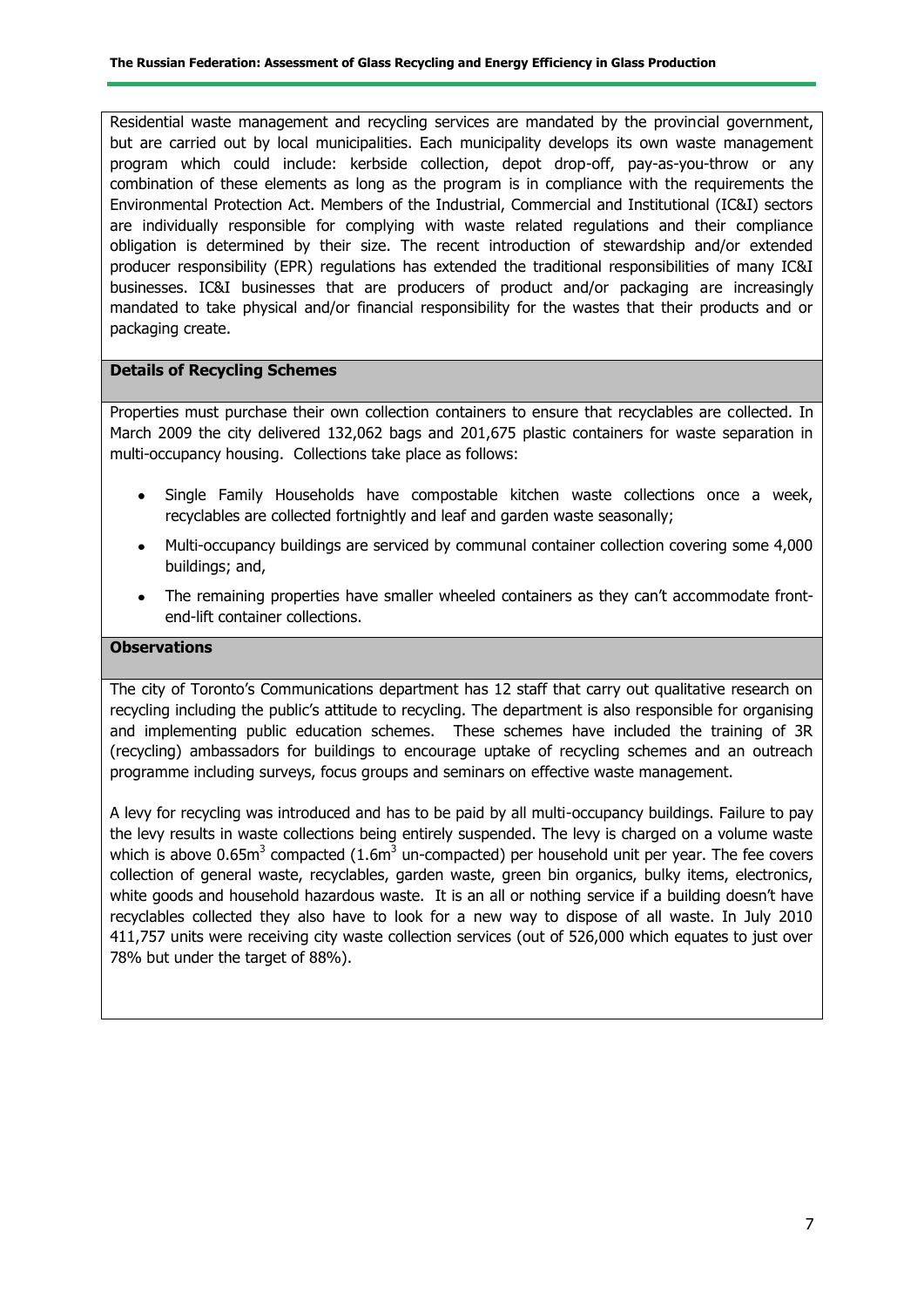Problems that have arisen:

- 1. There is little space for storage of recyclables in multi-occupancy homes and,
- 2. Chute systems are more convenient than taking rubbish to the group floor for recycling and therefore residents often throw recyclables in with general waste.

### **Krakow, Poland**

#### **Recycling Policy**

The Polish constitution states that it will ensure the protection of the natural environment and principles of sustainable development. Recycling is organised by public private partnerships with municipalities being responsible for the collection of waste. Landfill charging is being used as an instrument to make recycling a more attractive option than disposal.

Poland is relatively new to the EU and has adopted waste and packaging legislation targets for recycling based on 2002 levels of glass in the Polish waste stream. Businesses in the packaging supply chain are charged if they do not meet their recycling obligations, they are charged only for the shortfall not the total amount of packaging used.

Poland and Hungary are the only countries in the EU that have no law defining who the owner and therefore responsible person of the waste is.

#### **Details of Recycling Schemes**

Bottle banks are the main form of collection with approximately 1 set of banks per 500 people. Different coloured bins are used for different recyclables, the colours are standardised across the country. They operate a 2 bring bank scheme for glass: clear and coloured. Between 75-80% of the population is served by bring banks and the remainder have some form of kerbside collection in segregated bags.

Public awareness and education are seen as key to ensuring quality and therefore financial viability of schemes. Recycling is taught in schools and teachers receive specific training. The children pass the message on to adults when they return home. The Polish glass industry association provides information on recycling best practice. Educational material is also available on the MPO cooperative (a Polish waste collection company) website.

In Krakow glass is mainly collected via 600 bring bank sites. 10% of total waste is diverted for recycling: approximately 65 tonnes per day, which is similar to the national average.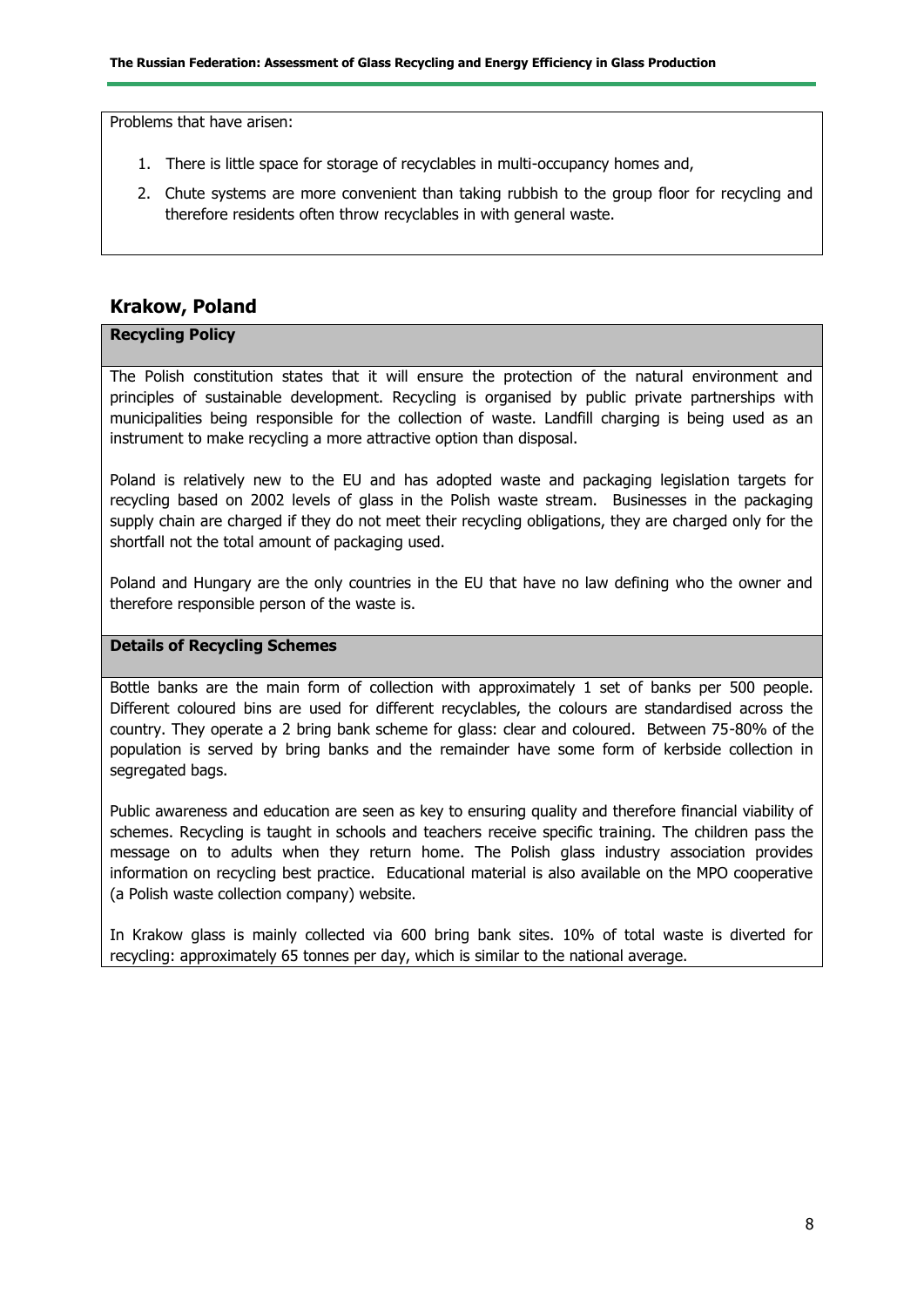Of this material:

- 75% is sold as recyclables
- 22% is incinerated
- 3% is contamination and is landfilled  $\bullet$

60% of the bring bank sites are serviced by the MPO co-operative. Selected neighbourhoods have kerbside collections for recyclables including glass which are free as long as material is segregated over 4cm in size and clean. There have been some complaints from residents about the siting of the banks, both associated with location: either as a source of noise or too far away.

#### **Observations**

Poland illustrates a country that is relatively new to recycling. It has chosen to mainly use a bottle bank scheme with some additional kerbside collection. Poland provides a good example of where clear policy has been implemented through strategic use of the educational system. Teacher training has taken place and materials provided with the intention of the message being carried home to other generations.

## **Hong Kong**

#### **Housing Stock**

Due to its very high, population density almost all of the housing in Hong Kong consists of large high rise multi-occupancy housing.

#### **Recycling Policy**

The Hong Kong authorities have recently started to act on the growing problem of increasing waste and reducing space for disposal by promoting recycling. However there is no government scheme to deal with glass waste. There are several independent organisations arranging glass recycling, although these are mainly aimed at the production of glass sand rather than remelt.

#### **Details of Recycling Schemes**

The glass recycling industry in Hong Kong currently supplies cullet for use in the sand (aggregates) industry. The remainder, an estimated 100,000 tonnes per year of container glass, is sent to landfill. The Hong Kong Environmental Protection Department has been exploring recovery methodologies via several pilot and sponsored schemes.

The Glass Container Recycling Program (GCRP) began in November 2008 and operates in conjunction with the Hong Kong Hotel Association, it is organised and funded by the hotels involved. Currently 23 hotels participate in the scheme. Hotels segregate the glass and store it before collection by a contractor who passes it on to the glass sand producer.

A total of 13,800 tonnes of solid waste are produced in Hong Kong each day of which 40% is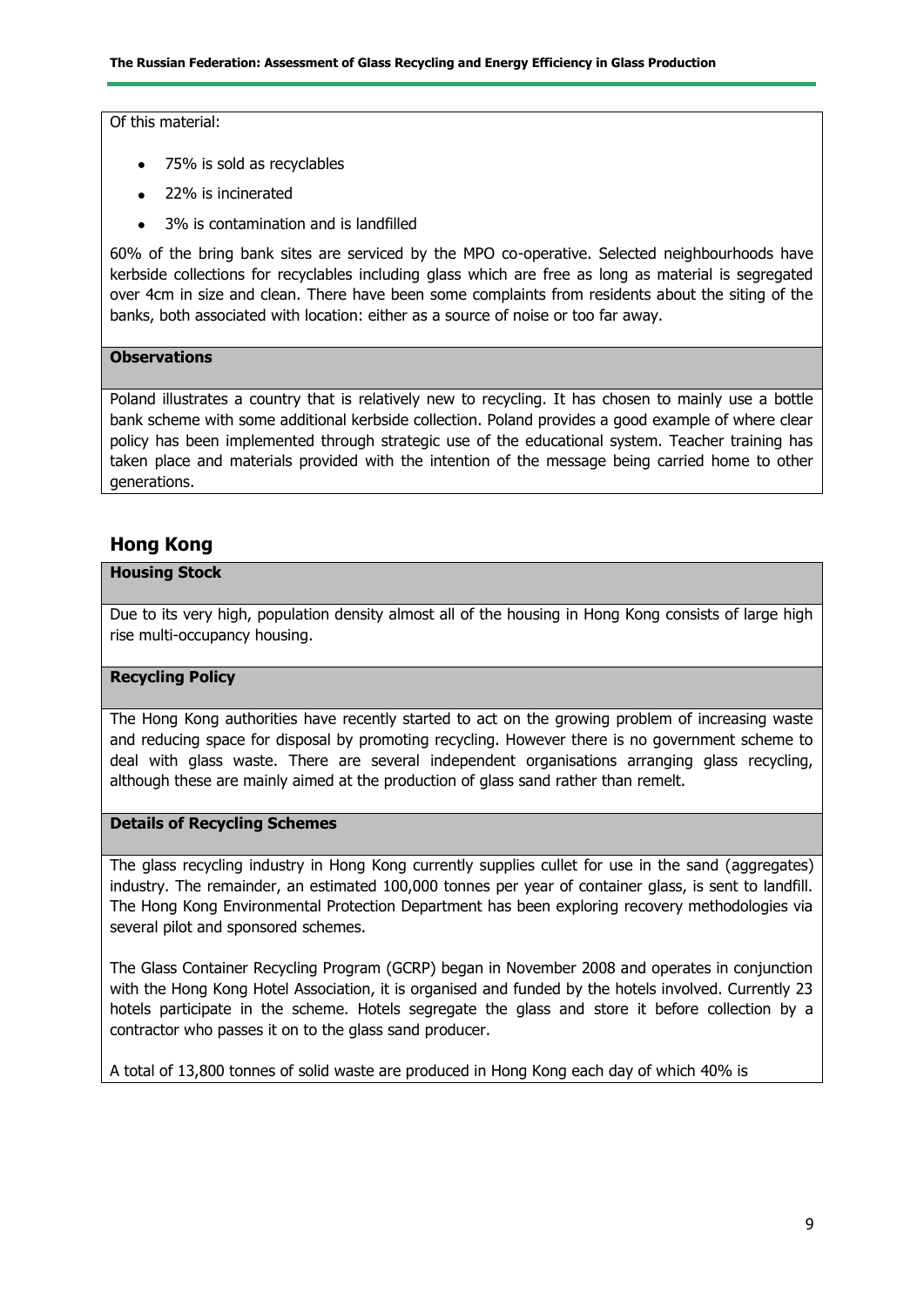domestic waste. In 2010 a scheme started in conjunction with the Green Power Company an independent organisation which promotes environmental behaviour and provides educational information to private housing estates. The Green Power Company an environmental charity runs The "Go Recycling "campaign which promotes source separation and recycling. The campaign initially targeted 10 high rise estates and now covers 30 estates which are served by recycling education road show vehicles providing education and encouraging recycling. There is also a website which contains educational material.

A 12 month trial recycling campaign is being conducted on public housing estates. The trial began in 2011 and bins were placed at entrances and lobbies of residential blocks to collect glass and other recyclables.

The "Green Glass Green" organisation was started by the Hong Kong Dumper Truck Drivers Association they were not allowed to set up bring banks due to the limited space. Collections are made from bars in the financial district twice a week by volunteers using bags. 2 to 3 tonnes per week are collected. The EPA has provided some funding to this scheme.

In 2010 the glass recycling rate in Hong Kong was 3% of glass in the waste stream which is used by Tiostone to produce 4000 tonne/year of glass sand.

#### **Observations**

The situation in Hong Kong shows the ability of small organisations and NGOs to be part of the glass recycling chain and how such a system can operate in a very densely populated area. The use of educational material and roadshows should also be of relevance to future schemes in the Russian Federation. The fact that glass is currently used only for aggregate production could reflect the low tonnages collected and lack of local glass container factories. Raw materials in China are relatively low cost so there is little incentive to transport cullet large distances

### **Local Ambassadors**

In addition to full time, paid employees (specifically tasked with recycling responsibilities) successful recycling schemes, particularly those affecting large multi occupancy buildings, involve members of that community. These people will oversee, promote and encourage recycling. Recruiting a local contact who is known to residents and who is seen to "own" the recycling scheme, encourages participation and as such rules are more likely to be followed. Recruiting local recycling ambassadors may also provide employment opportunities. Depending on the level of input required by the ambassadors some form of incentive or remuneration is likely to be needed particularly where physical works such as moving of containers in large housing blocks is required. New York City is a good example of the use of local recycling advocates to encourage recycling.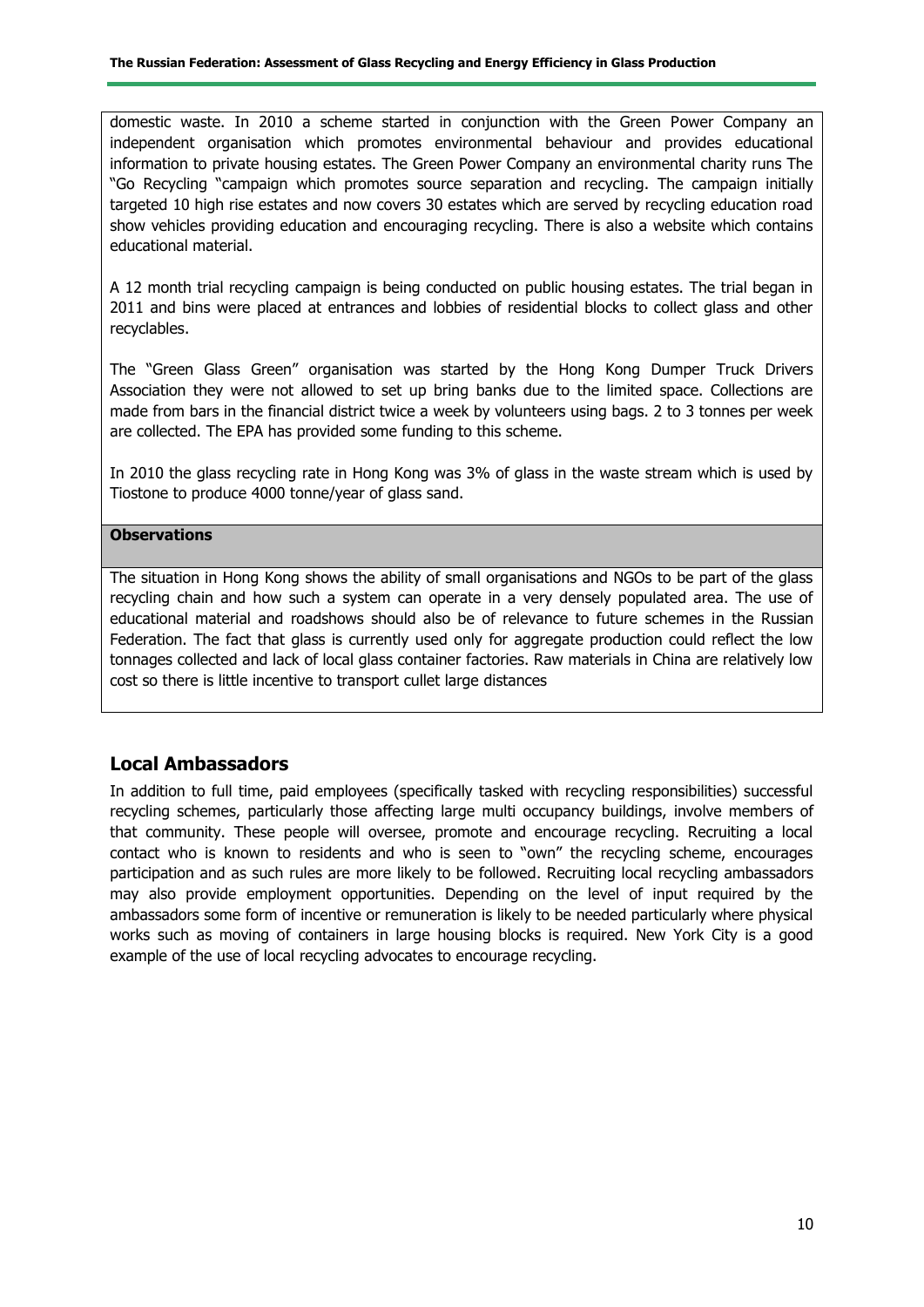## **New York City, USA**

#### **Recycling Policy**

The USA has Federal waste policies but the policies do not include specific requirements for the collection and recycling of materials. Individual states have however enacted their own initiatives which do have the force of law. New York State has enacted a law that requires that waste should be 'separated or segregated into recyclable, reusable and other components'.

#### **Details of Recycling Schemes**

New York City operates kerbside and containerised collections of paper and three commingled materials: metals, glass and plastic. Also special provisions are made for textiles, electrical equipment and garden waste. Kerbside collections are made two or three times a week for refuse and once a week for recycling. Collected waste is brought together at one of the city's fifteen sorting stations. Waste is then road hauled or rail transported to outside the city to private processors. Waste is only collected from individual households there are no common use bins in the streets, for recycling, since:

- 1. Such high density population means there is limited space for them,
- 2. Bins are likely to be misused and,
- 3. There is no historical practice for this type of recycling.

To kick off the recycling scheme the city advertised for people living in multi-occupancy housing (of 3 units or more) to be recycling leaders in their buildings. They would be responsible for educating residents and facilitating recycling in the buildings and would be trained in ways to encourage recycling. They were then expected to implement this is in their building and educate the rest of the residents to ensure recycling took place. Large numbers of staff, such as caretakers, volunteered for the programme, despite not living in the buildings themselves. It is unclear what incentives were provided for volunteers, but it is not thought that the roles were salaried.

#### **Observations**

New York has a population density very similar to that of Moscow .The City has a budget of US\$ 156 per person per year for waste collection (this also needs to cover the cost of clearing roads (e.g. snow) and other such expenses). Waste and recycling is funded out of general taxation.

The 2010 Mayor's management report details the following costs associated with recycling and waste: Refuse collection cost per ton (0.9 metric tonnes)- US\$228  $\bullet$ 

- Recycling collection cost per ton US\$516
- Paper and cardboard revenue per ton US\$10  $\bullet$
- Refuge disposal cost per ton US\$148  $\bullet$
- Recycling processing cost per ton US\$60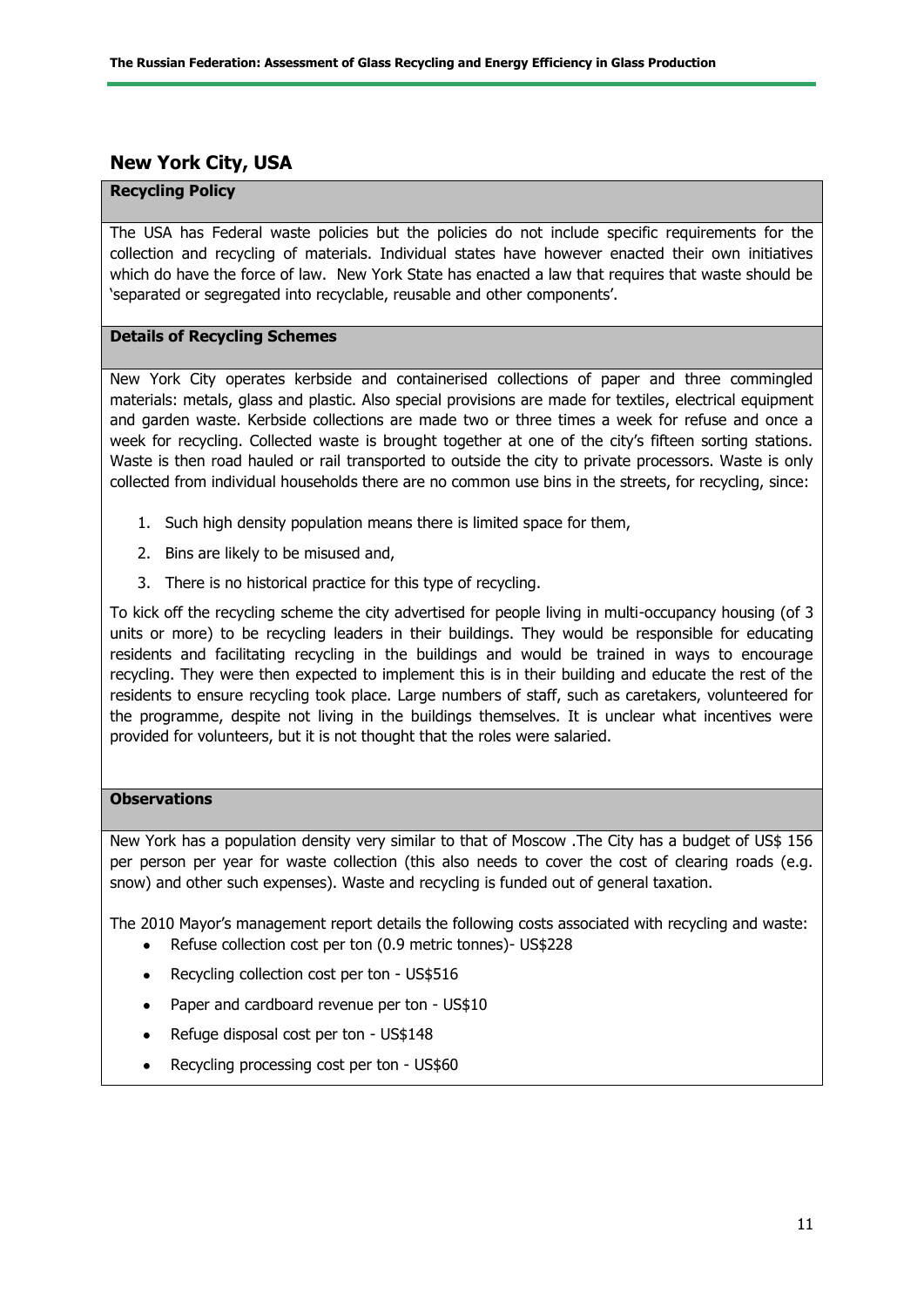Research has found that higher income areas (such as Manhattan) have higher recycling rates than lower income areas (e.g. South Bronx). It is thought that the reason for this is linked to the level of service provided by building staff. Caretakers' and building managers' responsibility depends on the owners of the complex and lower costing housing usually share building staff between buildings. There are therefore fewer staff to help maintain and implement something a recycling system in lower cost areas compared to higher cost residences which have more staff dedicated to providing services to residents.

## **Regulation/ incentives**

Most of the schemes identified particularly where consumers are required to bring their glass to sites away from the home, require either regulations to make recycling compulsory or a deposit type incentive to ensure high collection rates. A further incentive could take the form of reduced taxes for waste disposal where households participate in such recycling schemes. This could be partly funded by money earned from the sale of recycled goods.

Any regulations that are implemented must encompass all packaging materials not only glass. This is essential to prevent market distortion which could have an adverse effect both economically and also environmentally by favouring less recyclable materials. Belgium is a good example of a country that uses regulation to compel households to recycle, whilst Switzerland and Denmark are amongst many countries that use a deposit system to encourage the recycling of bottles.

## **Liege, Belgium**

#### **Recycling Policy**

Belgium has the highest recycling rate in Europe at 96% for glass. Belgian waste policy is designed to meet EU packaging and packaging waste legislation. From January 2010, sorting of waste was made compulsory for all citizens living in Brussels this obligation now covers the rest of the country. All waste must be segregated for recycling including the colour separation of glass. Recycling is coordinated by Fost Plus a private organisation with members from the packaging supply chain who pay a fee to Fost Plus in order to take on their responsibility for packaging waste. Municipalities are responsible for the collection of recyclables and are paid by Fost Plus to undertake this work from the fees collected from their members.

#### **Details of Recycling Schemes**

All glass bottles and jars in Belgium are collected using bottle banks, below are further details:

- One bottle bank site per 700 inhabitants; where the population density is greater than 200 inhabitants/km²;
- One bottle bank site per 400 inhabitants in inter-municipalities with a population density of less than 200 inhabitants/km²;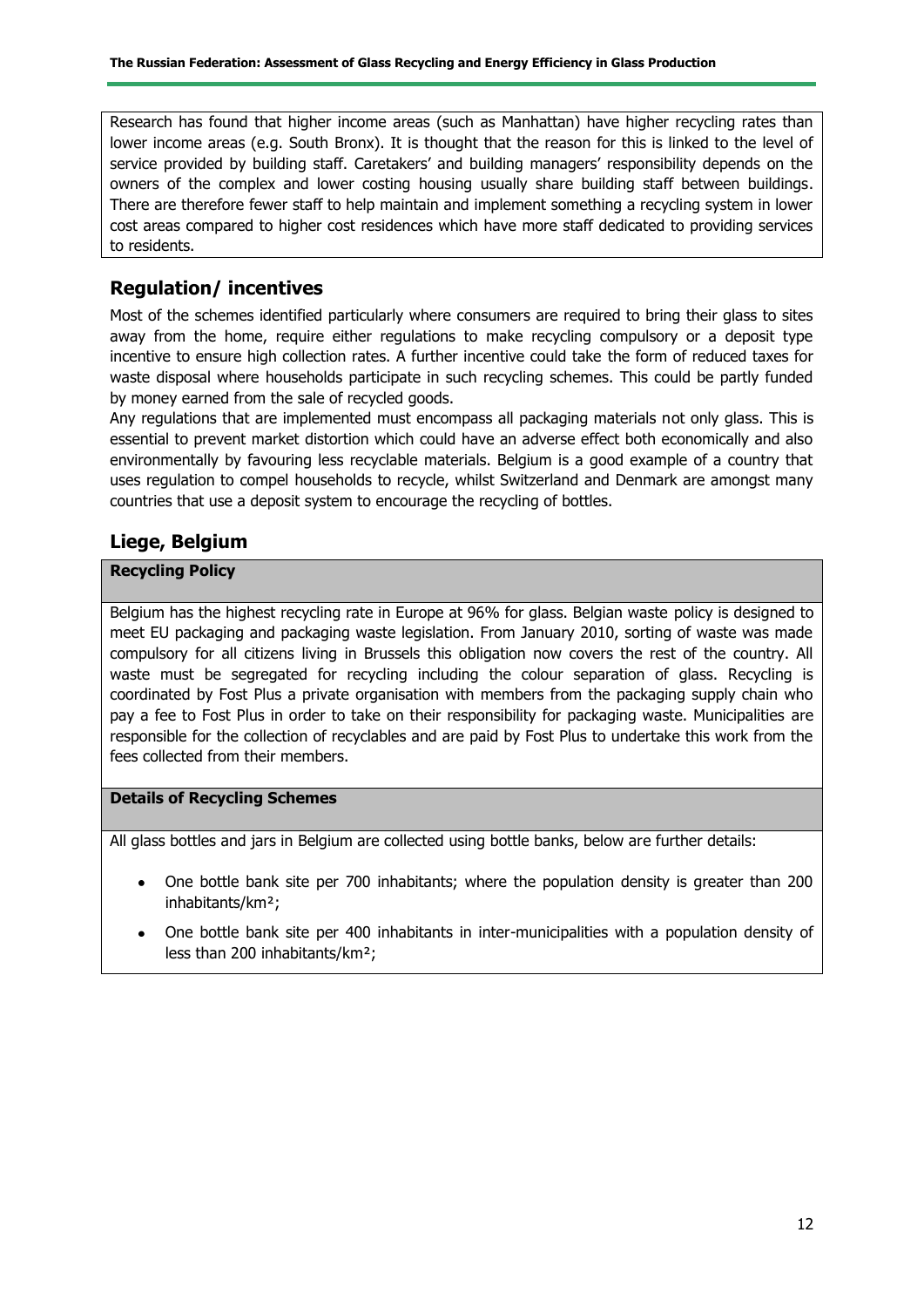- Glass collected composed of 45% clear glass and 55% coloured glass;  $\bullet$
- Glass is always collected colour separated at the bring bank in Belgium;  $\bullet$
- The average cost (administrational/communication, collection and transportation costs) for separate glass collection amounted to 49.33 €/tonne (1973.2 Roubles/Tonne) in 2010;
- Kerbside collection includes residual waste, organic waste and dry recyclables;
- 'Pay as you throw': established for the collection of residual waste ( also known as a pay–per– bag scheme);
- Underground bottle banks are mainly in urban centres;
- 68 of the 227 collection sites in Liege are underground;  $\bullet$
- Glass collected (2010) 27,361 (24,762 tonnes from bottle banks and 2,598 tonnes from municipal recovery sites);
- Approximately 27 kg per person/year;
- Overall cost for running a material separated collection scheme is estimated at €1,384,693 (55million Rub);
- Overall cost equates to  $€1.39n(55.6$  Roubles) per inhabitant, or  $€50.6$  (2024 Roubles)/tonne of glass collected; and,
- In 2010 the price of glass cullet for the glass melters was calculated at  $\epsilon$ 14.57 (583 Roubles)  $\bullet$ per tonne.

#### **Observations**

The situation in Belgium demonstrates the impact of compulsory legislation on recycling. This has resulted in one of the highest recycling rates in the European Union using a bring bank scheme for glass.

## **Canton of Geneva, Switzerland**

#### **Recycling Policy**

Switzerland is not part of the European Union and is subject to different laws. It has the second highest recycling rate in Europe, at 94%. Reusable packaging, including glass bottles, is subject to a deposit and an obligatory marking, the system is designed to reduce the number of single trip bottles in the supply chain. All glass bottles are subject to a prepaid disposal fee (PDF) defined in a separate ordinance this acts as a tax on non-refillable bottles as these cannot be returned and the fee refunded as a deposit.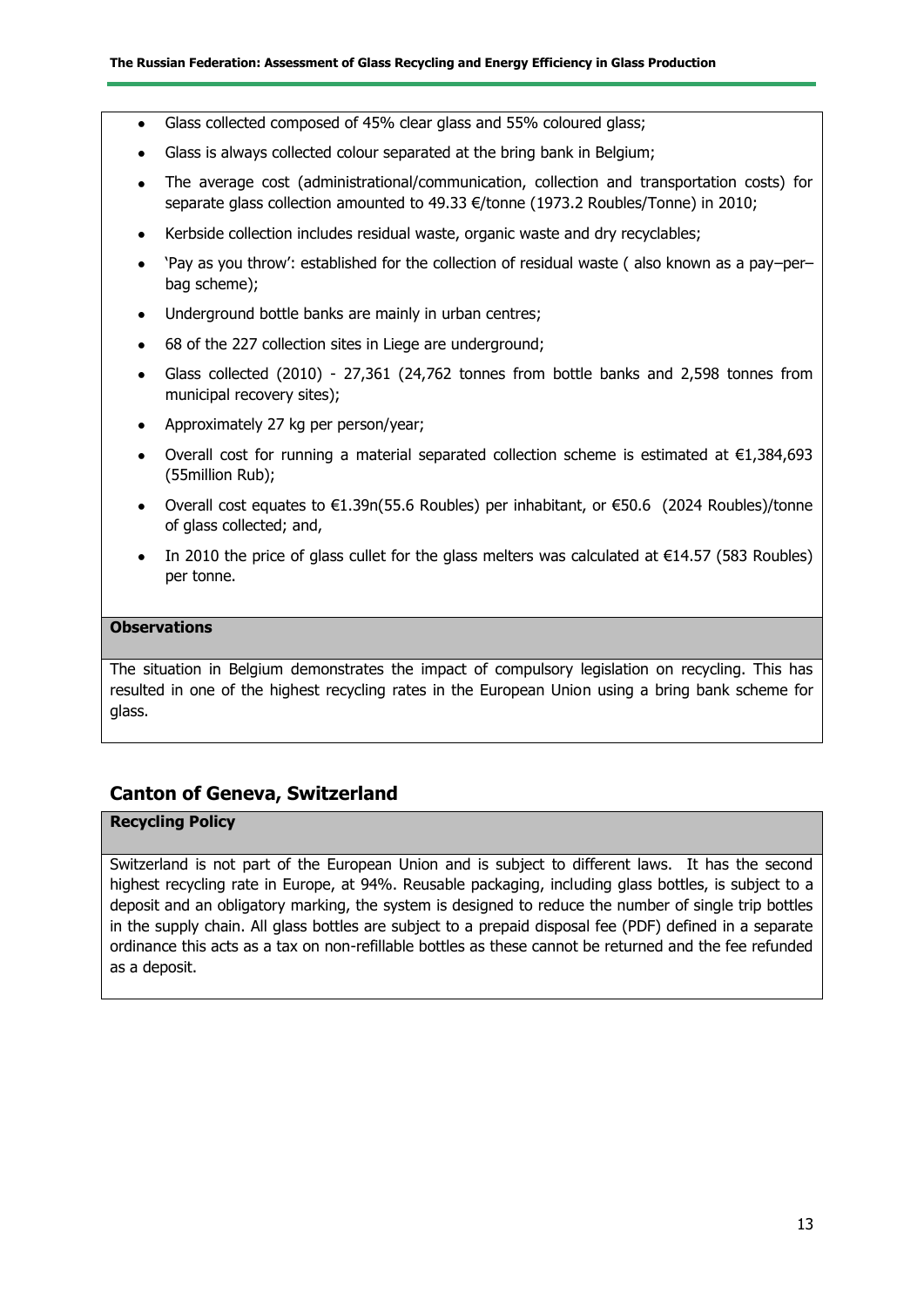#### **Details of Recycling Schemes**

Manufacturers, distributors and importers who supply beverages to consumers must pay a recycling fee to produce and import containers into Switzerland. However, refillable containers are excluded from this fee. The recycling fee is received by recycling organisations that must use the fee only for the following activities:

- Collection and transport of post-consumer glass;
- Cleaning and sorting of intact glass containers;
- Cleaning and preparation of cullet for the manufacture of containers and other products;
- Information and education; particularly to promote the reuse and the recycling of glass beverage containers. No more than 10% of the annual income from the fee may be used for information activities; and,
- Refunding the deposit to consumers ensuring that the producers not the consumers have to pay for recycling activities.

In 2009 the glass collected for recycling was 345,443 tonnes, which equates to approximately 44 kg. per person/year and compares with a total glass packaging consumption of 367,000 tonnes in Switzerland.

From a study based on the Canton of Geneva the following was reported:

- $\bullet$ Glass packaging consumed (2009) - 20,935 tonnes;
- Approximately 47 kg per inhabitant per year;
- Glass recycling rate 81%.

There is no door to door collection. There are 567 bottle banks located in the 45 communes, with a ratio of 820 inhabitants per bottle bank. The cost is approximately €120 to 130 (4800-5200 Rub) per tonne of glass collected.

#### **Observations**

The results for Switzerland are significant in the study as Switzerland, whilst occupying a similar regional position within the EU, is not directly subject to its legislative constraints or recycling incentives. It does however have the second highest recycling rate in Europe. As with other countries it illustrates that high recycling rates can be achieved with bottle banks if the culture is right.

#### **Odense, Denmark**

#### **Recycling Policy**

The EU Danish recycling policy is designed to comply with EU packaging and waste law. The Danish glass recycling rate was 88% in 2010.

A deposit-return system operates for single-trip beverage container packaging (plastic and metals) and multi-trip bottles (glass and thick plastic).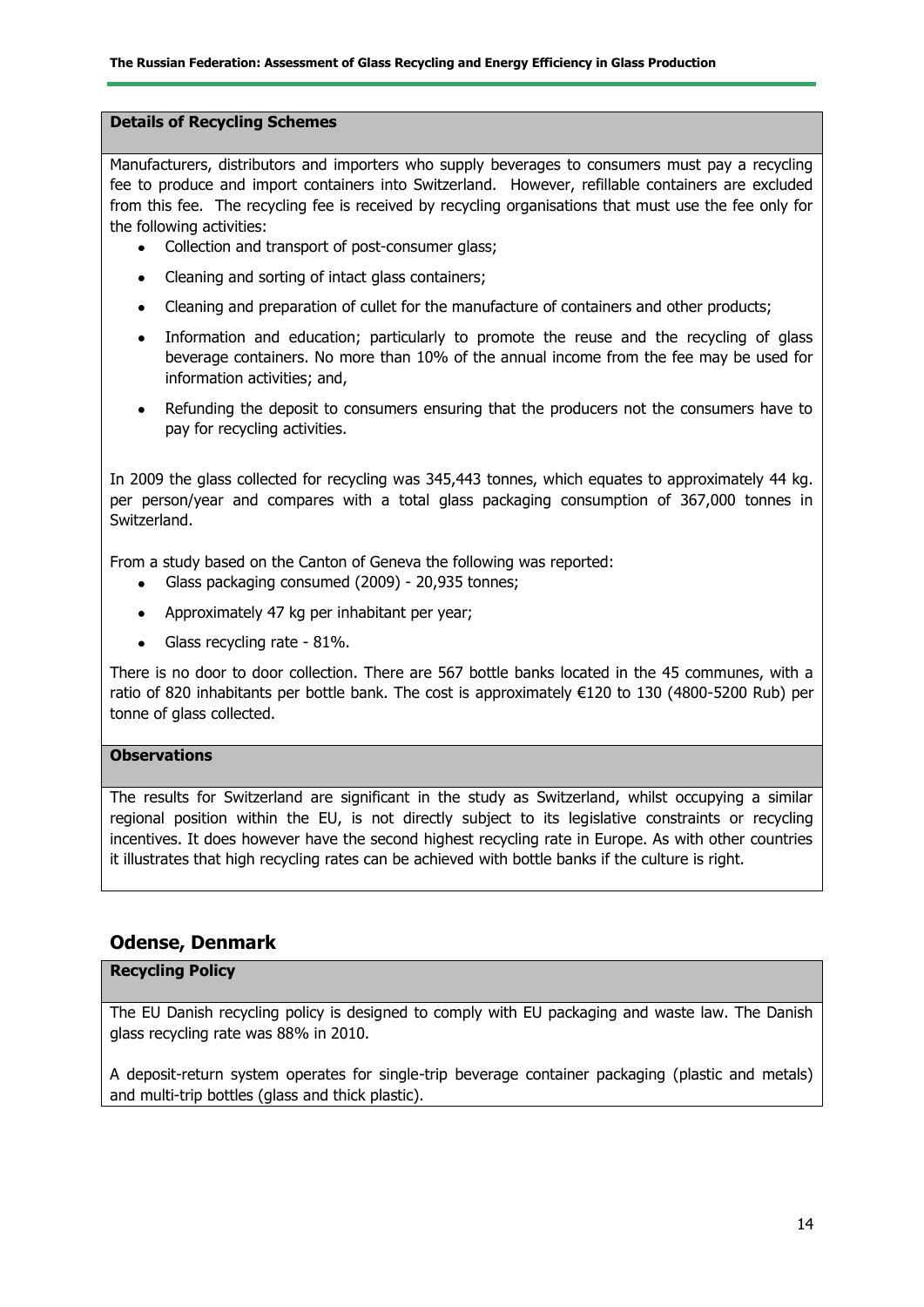It does not however cover fruit squash, juice, cocoa, wine and spirits. The deposit system is mainly operated for standard beer bottles via reverse vending machines outside supermarkets. A tax is levied on all **new** packaging produced in the country or recorded as imported through an official entry point. The tax is charged per unit of packaging and at a rate that depends on the size of the container. For example: cans, glass and plastic bottles under 1, litre €0.13 (5 Roubles) and cans, glass and plastic bottles of 1 litre and over €0.40 cents (16 Roubles).

Both domestic and foreign companies have to pay the fees for the system. In 2007 the annual registration fee amounted to 2000 DKK (€270).

The packaging tax on new wine and spirits bottles of glass was  $-\epsilon 0.2$  (8 Roubles) per unit since the system began. In 2011 the Danish government lowered the tax to  $\epsilon$ 0.11 (4 Roubles) per unit.

#### **Details of Recycling Schemes**

A study undertaken on a recycling scheme in the City of Odense established the following:

- Glass packaging collected in 2009 was 2494 tonnes (estimated);
- Approximately 13 kg per person/year. This is low due to the impact of the deposit system which is recorded separately;
- Glass recycling rate 70%; and,
- The total cost of glass collection from bottle banks is  $\epsilon$ 254,413 (10,176,520 Rub).

This cost covers the collection/handling, transportation of post-consumer glass packaging waste to the recycling facility (but not the treatment of glass). This equates to €103 (4120 Rub) per tonne, 1.34 (53.6 Rub) per inhabitant.

The glass waste is currently collected through three different methods:

- Bottle Banks of which 1,114 tonnes is collected annually (2009) from 150 banks in Odense. The mixed colour is separated at treatment plant; and,
- Civic Amenity centres  $-1,310$  tonnes are collected annually (2009).

Returnable 106% in 2010

#### **Observations**

Denmark was chosen as a case study as the country runs a deposit return system for selected types of glass bottles using reverse vending machines for refillable (e.g. beer) bottles similar to historic systems seen in the Russian federation. Because there remains a culture of returning bottles, a high recycling rate is achieved despite the lack of kerbside collection. The fiscal amendment reducing the tax on new bottles by half has made it much less attractive to try to recover bottles for refilling through the collection system showing how finely balanced the financing of recycling schemes is.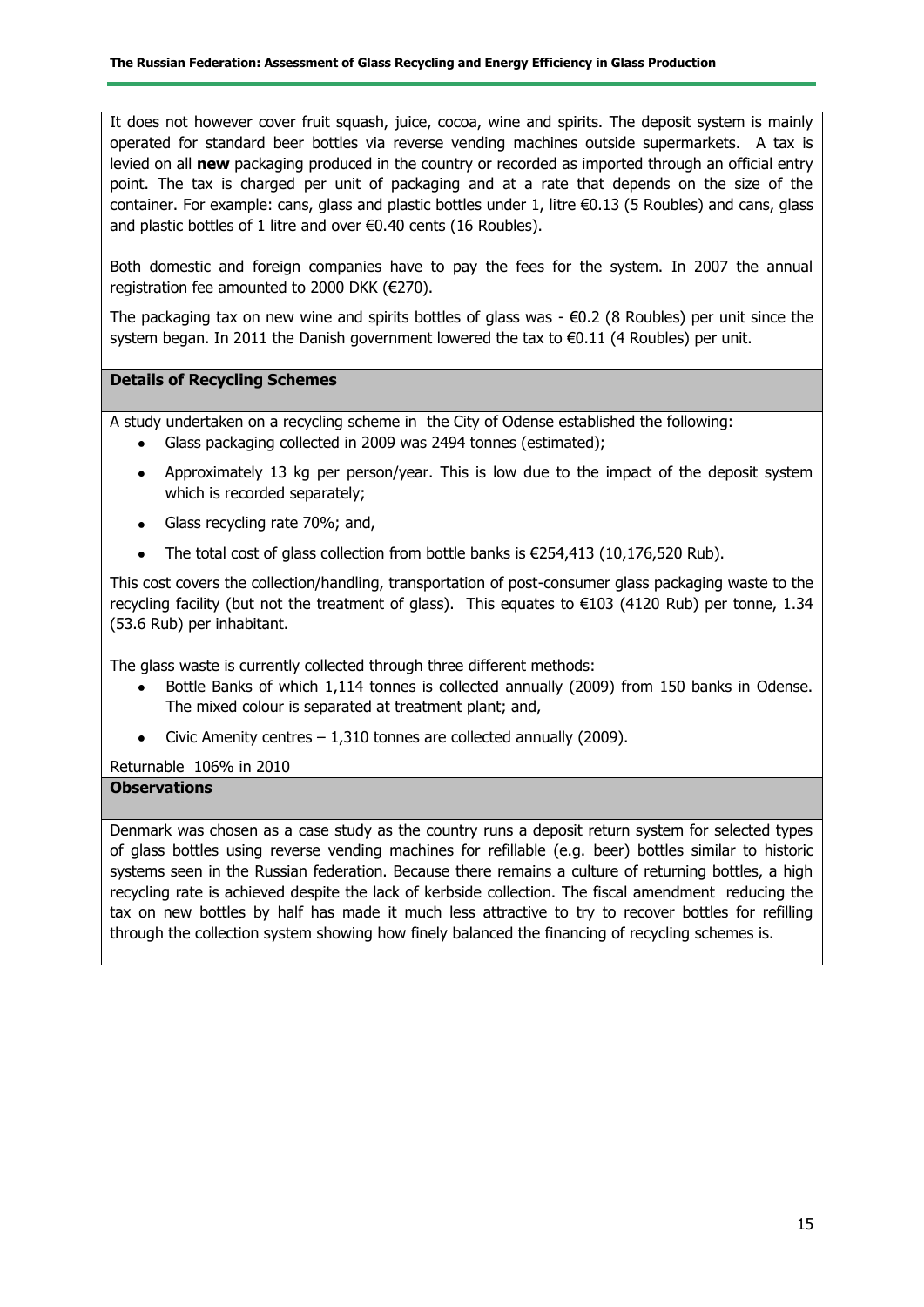### **Collection methodology at or near the householder**

Collection methodology, the frequency of collection and the type of containers used are crucial factors that affect householder and influence participations rates. In smaller houses and multi occupancy buildings, the number and size of recycling containers needs to be kept to a minimum. They should ideally be located in communal areas, in very close proximity to individual accommodation but designed to minimise noise. In smaller accommodation the use of bags rather than boxes is recommended as these generally take up less space.

### **Source separated or comingled**

Commingled collections tend to be easier for the transporter to operate and, as they produce a higher total yield, tend to gain favour if the collection regime is governed by simplistic overall recovery targets. Unfortunately, the quality of the various materials subsequently recovered from the commingled feed is poor and in general cannot very economically be returned to the original use. Indeed total rejection of the load may take place. Glass recovered from commingled sources is invariably too contaminated for remelting without extensive processing and must go for secondary uses which command a far lower resale price and has lower environmental benefit.

Source separated materials are in general more expensive to collect but their quality requires lower post-collection processing costs and produces higher financial returns. Source segregated collections should always be the first choice for collections. Where space is limited, this can be achieved by using compartmentalised containers. If mixed or commingled collection is used then careful consideration must be given to the materials which are to be mixed together and what is available in terms of transport and separation to ensure the highest possible output quality.

### **Charges on packaging producers**

Few recycling schemes are self-financing. If funding is not provided from central or local government then a mechanism to fund the schemes must be found. One possible option is to put an obligation on the producers and users of the packaging, and this approach is used in many European countries. The exact mechanism suitable for the Russian Federation and to whom it will apply needs to be investigated and discussed further. It is beyond the scope of this project to define in detail. In most European Countries a "green dot" scheme operates allowing companies to discharge their responsibility for packaging to a  $3<sup>rd</sup>$  party company who handles and arranges recycling on their behalf.

### **Targets for municipalities**

In order to incentivise municipalities to increase the levels of recycling there should be some form of enforceable target. This should cascade down from a federal level and will need to identify recycling as the best waste avoidance method. Targets will need to be legally enforceable and be linked to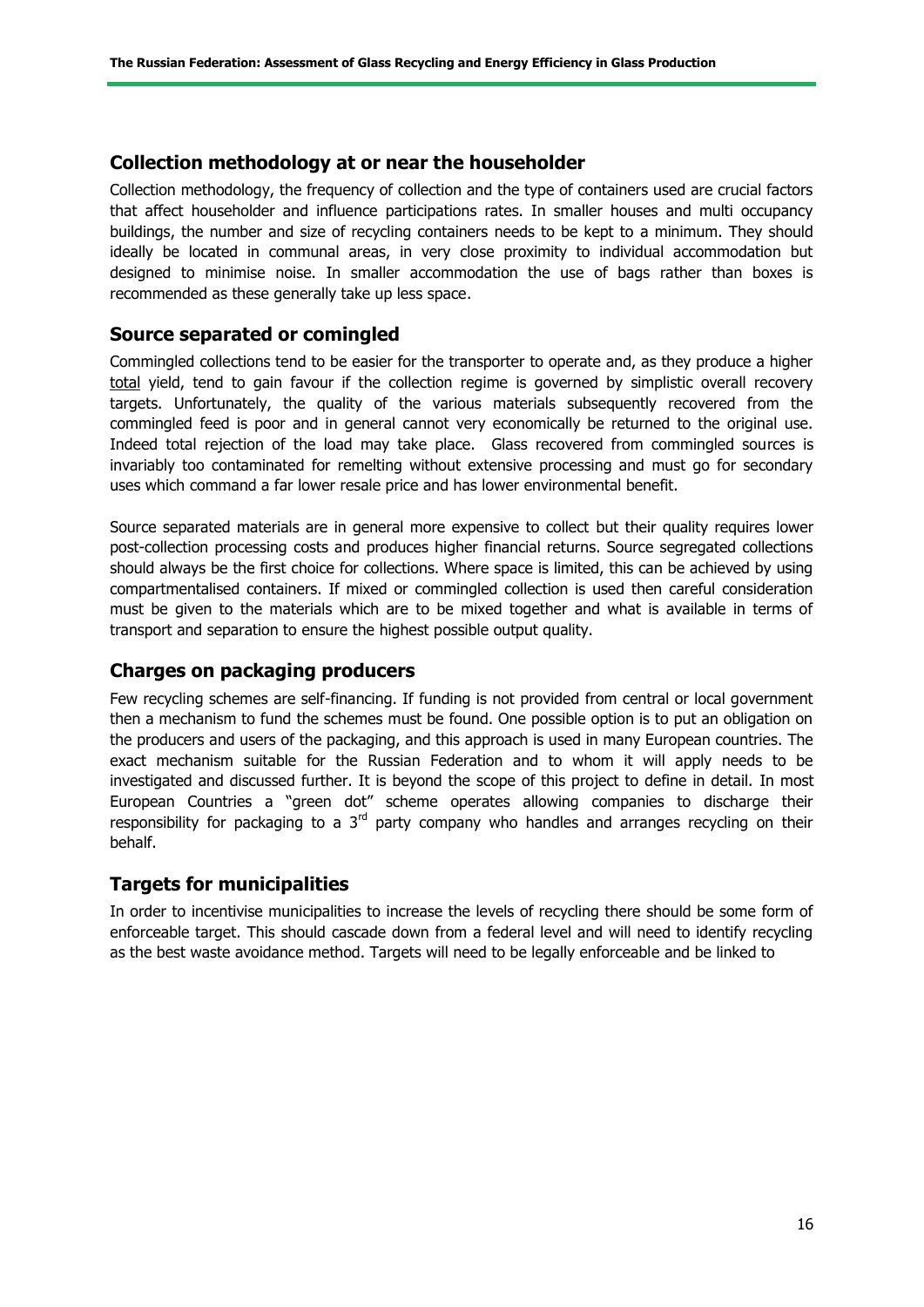financial instruments which could either be punitive or rewarding in order to be to be effective. Simplistic overall recovery targets that do not identify and encourage material separation and best environmental outcome should be strongly avoided. Targets must include all packaging materials not just glass to ensure there is no distortion in the market. Examples from the UK and Portugal show how different municipalities deal with their responsibilities.

## **Portsmouth and London, United Kingdom**

#### **Recycling Policy**

In the UK each local authority is responsible for meeting targets for the recycling of waste. UK recycling policy is designed to meet the countries obligations under EU packaging and packaging waste legislation. Each local authority (municipality) must meet targets based on weight for the recovery and recycling of materials which are designed to enable the UK as a whole to meet its targets set by EU. Local authorities are obliged to provide collections of at least 2 recyclable materials in addition to municipal waste. It is left to the discretion of the individual authority to decide on the collection and processing methodologies which are often contracted out to private companies. Waste and recycling collections are funded from general taxes and income from the sale of recyclable materials. There is a tax on material sent to landfill which incentivises the recovery of material. The UK has a glass recycling rate of 61% of material estimated to be in the waste stream (2010). The 2 studies below relate to areas of high density housing in an inner London Housing Estate and Portsmouth City.

In the UK one of the drivers of recycling is the Packaging Recovery Note (PRN) system which allows packaging users to meet their responsibilities for recycling by purchasing PRNs to meet their legal responsibilities for recycling.

### **Portsmouth**

#### **Details of Recycling Schemes**

Communal refuse and recycling points exist in multi-occupancy houses. Refuse is collected weekly and residents can choose to use a 240-litre, 180-litre or 140-litre wheeled bin for refuse. Recycling is collected fortnightly and residents can choose to use one or two 55-litre boxes for recycling. Paper, card, cans and plastic bottles are currently collected. There are no kerbside collections for glass. There are 51 bring bank locations across the city where individuals can recycle glass and textiles.

## **London (Borough of Southwark)**

#### **Details of Recycling Schemes**

Refuse for large multi-occupancy buildings was historically managed through storage cupboards and chutes which emptied into large containers. Many cupboards were broken and dirty and sometimes used by homeless individuals. It was also reported that chutes were narrow and got blocked frequently. In a survey carried out none of the people questioned had used the local household waste recycling centre (HWRC), which was 800m away.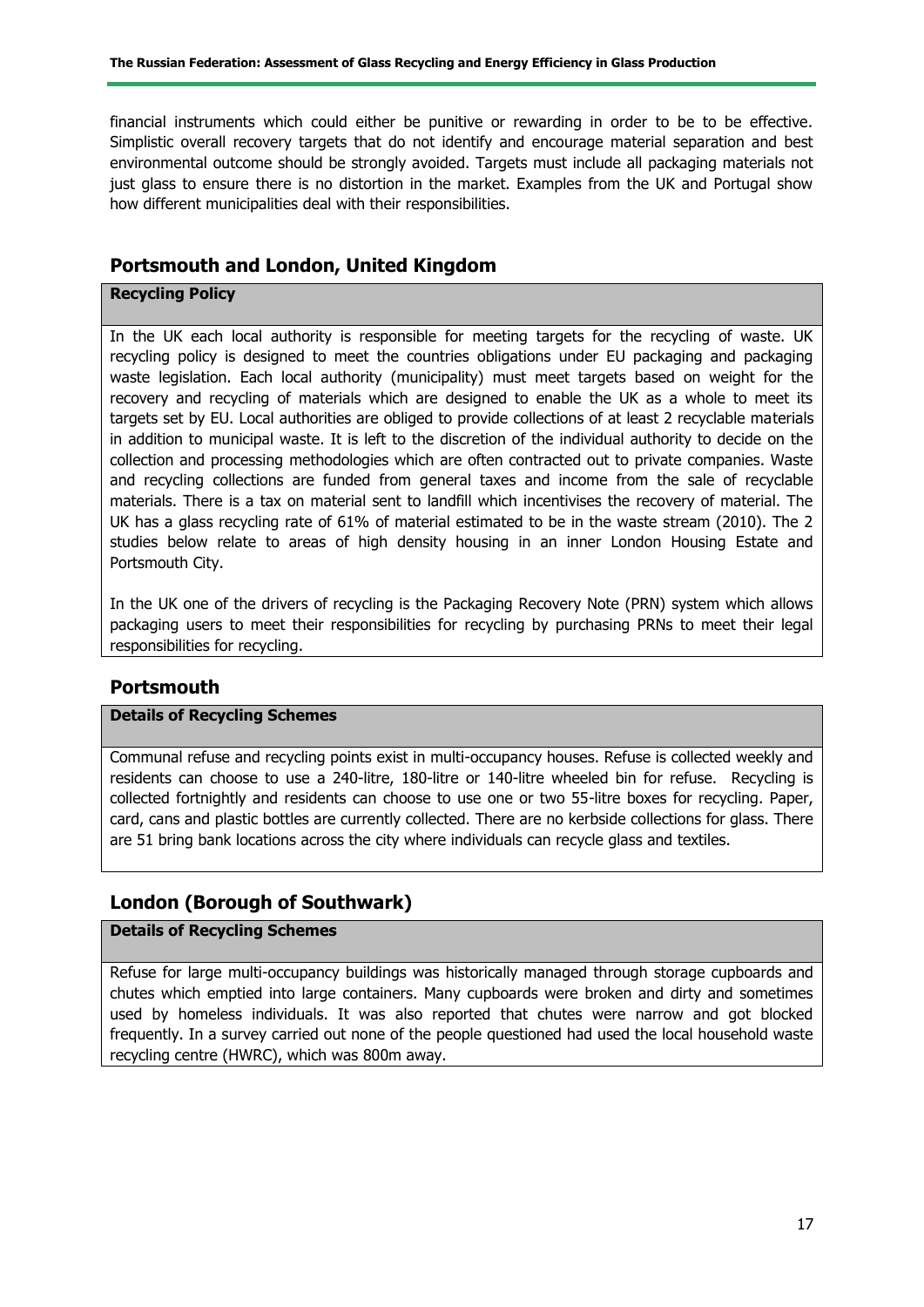This was principally because all but one resident did not know about it, but also because of lack of transport to carry materials to the recycling site.

A pilot scheme was set up for the purpose of research as follows:

- Transparent plastic bags marked with the required content (paper, card, cans, plastic and glass) were posted through household doors;
- Bags were then left outside in corridors and collected once a week;
- The pilot resulted in nearly 50% of residents participating in the scheme and approximately 38tonnes of recyclables being collected each week;
- The annual costs of such a scheme were estimated at €39.42 (1389 Rub) per household in 2005, with costs per tonne ranging from €206 to €371 (10591-15838 Roubles) depending on tonnage collected.

The study concluded that the main factors affecting participation rates were:

- Container choice:
	- $\circ$  Choice of collection container- and if they are small enough to fit easily in homes;
	- o Where containers were stored i.e. inside or outside the home;
	- o Whether additional containers were used inside the home.
- Convenience- if bring banks in communal areas are placed near entrances or on frequently used routes there was a higher collection rate. However, elderly residents described climbing down several flights of stairs only to find the banks were full or had been closed; and,
- Trade-offs between convenience and cost-effectiveness. Bring banks are more cost effective but collections from door step (like the one in London) are more convenient for residents.

#### **Observations**

These two recycling schemes highlight many of the issues that affect recycling from high density multi-occupancy housing and will be relevant to similar housing units in the Russian Federation. It highlights that collections at point of source are more effective in terms of collection rate than bring banks in areas not accustomed to recycling and that convenience and choice are critical to participation.

## **Greater Porto, Portugal**

### **Recycling Policy**

As with other EU countries Portugal must comply with EU packaging and waste law. Portugal's glass recycling rate was 57% in 2010.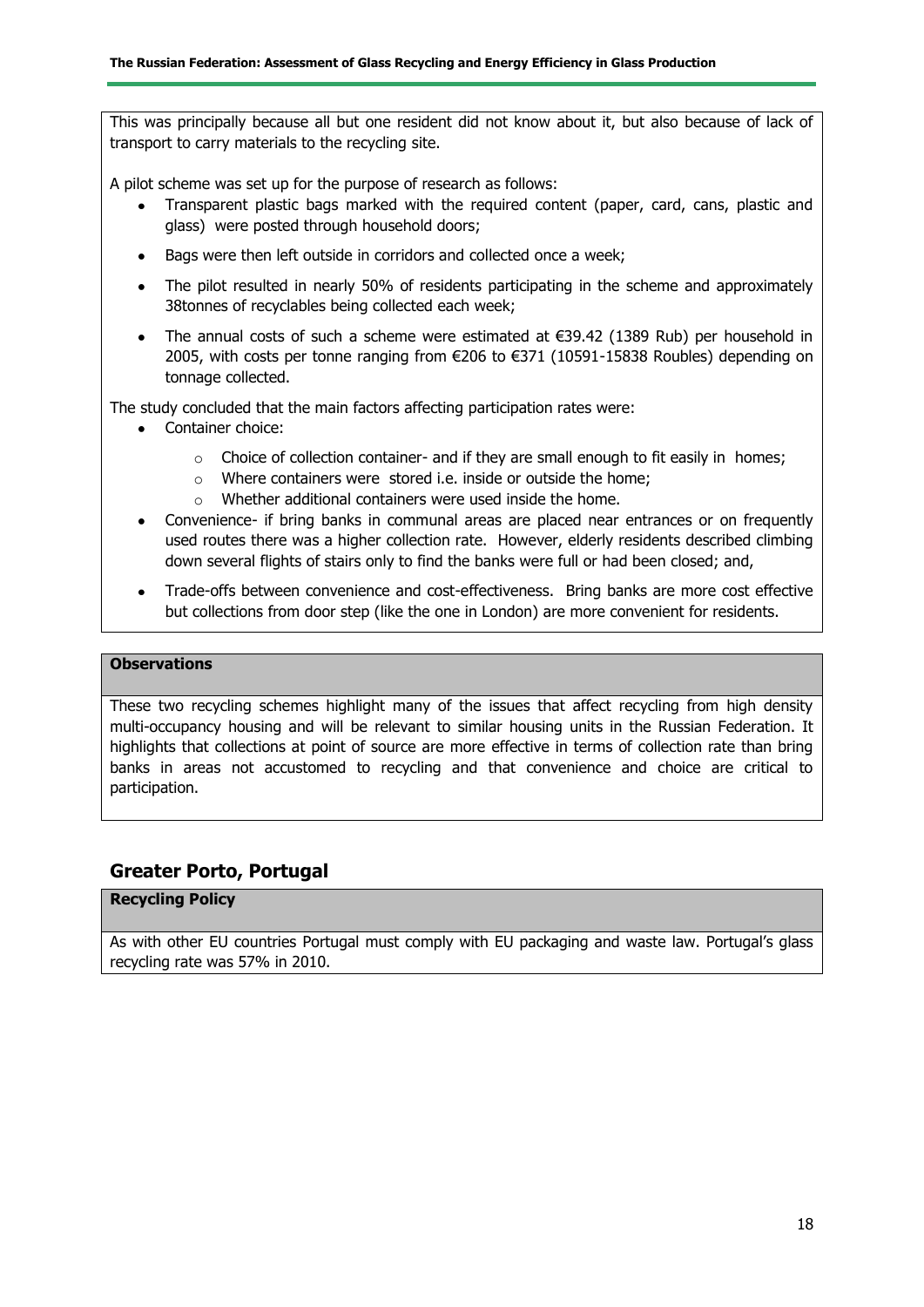Overall the glass waste collection is under the responsibility of the municipalities rather than the waste management company. Transportation of glass to the recycling industries is responsibility of recycling industries/ companies.

The running and promotion of recycling is organised by SOCIEDADE PONTO VERDE (SPV) a nonprofit-making company in order to achieve recycling and recovery targets defined in Portuguese Law. The mission of SPV is, on behalf the supply chain to organise and manage the take-back and recovery of all packaging through the integrated system known as the Green Dot system.

#### **Details of Recycling Schemes**

Sociedade Ponto Verde (SPV) is a non-profit-making company whose aim it is to promote recycling of packaging waste in Portugal. SPV works with municipalities or their contractors, who are responsible for the collection and sorting of waste. The system is financed through the payments made by fillers/importers. The tariff applied to the glass packaging waste in 2010 was €18 (720 Roubles) / per tonne

From a study of Greater Porto the following was reported:

- $\bullet$  . Glass packaging collected (2010)-19,448 tonnes;
- Approximately 20 kg per/ people/yr.;  $\bullet$
- Glass recycling rate 59%;
- 3.24% by weight of glass is still found in a typical residential refuse bin; and,
- August 2011 the average sale price for glass cullet was €35.94 (1438 Roubles)/tonne. The minimum selling price is defined by a formula based on population and amounts collected which is legally binding.

LIPOR is the inter-municipal waste management company of the Greater Porto area, and is established as an association of eight Municipalities it runs the following systems.

- Door to door: green plastic bags (for glass) are provided to homes and some buildings which have space allocated for container storage. In 2010: 570 tonnes of mixed colour glass containers were collected;
- Bring Banks: 3456 bring banks are allocated across Porto in 2010;
	- o 1 bring bank for 281 inhabitants,
	- o 17,023 tonnes of glass was collected in 2010,
	- o There were also 21 Civic Amenity sites across the region; and,
	- $\circ$  673,50 tonnes of container glass waste were collected in 2010.
- Non household glass collections are by request in Portugal. In 2010, around 1,148 tonnes of container glass waste were collected on request from non-household addresses in the Greater Porto region.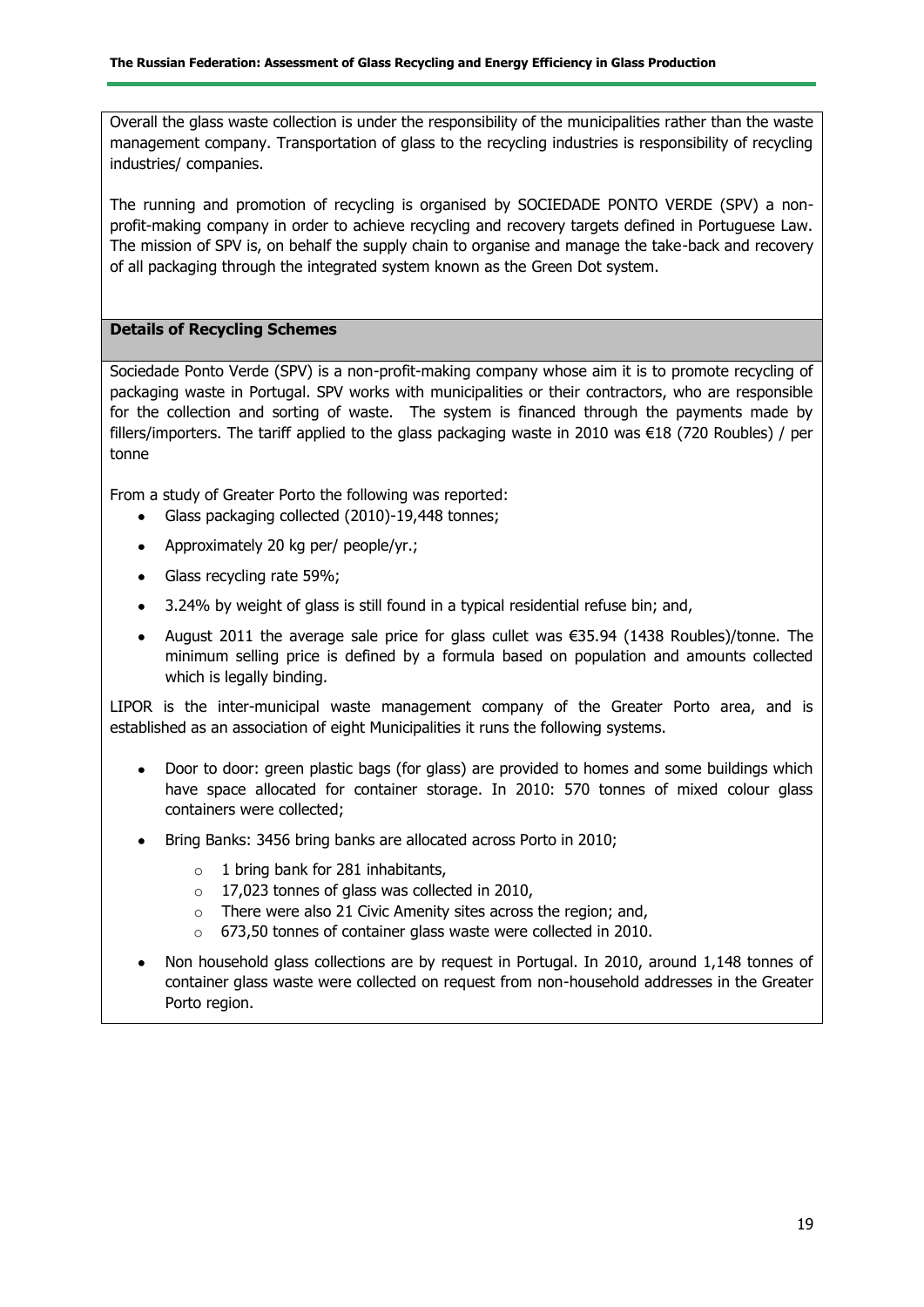#### **Observations**

The example of Portugal shows how a combination of kerbside and bring bank collections can work in a city of mixed housing. It demonstrates how the setting of minimum prices for the sale of recycled material can help to ensure a recycling scheme has certainty for companies collecting recyclables.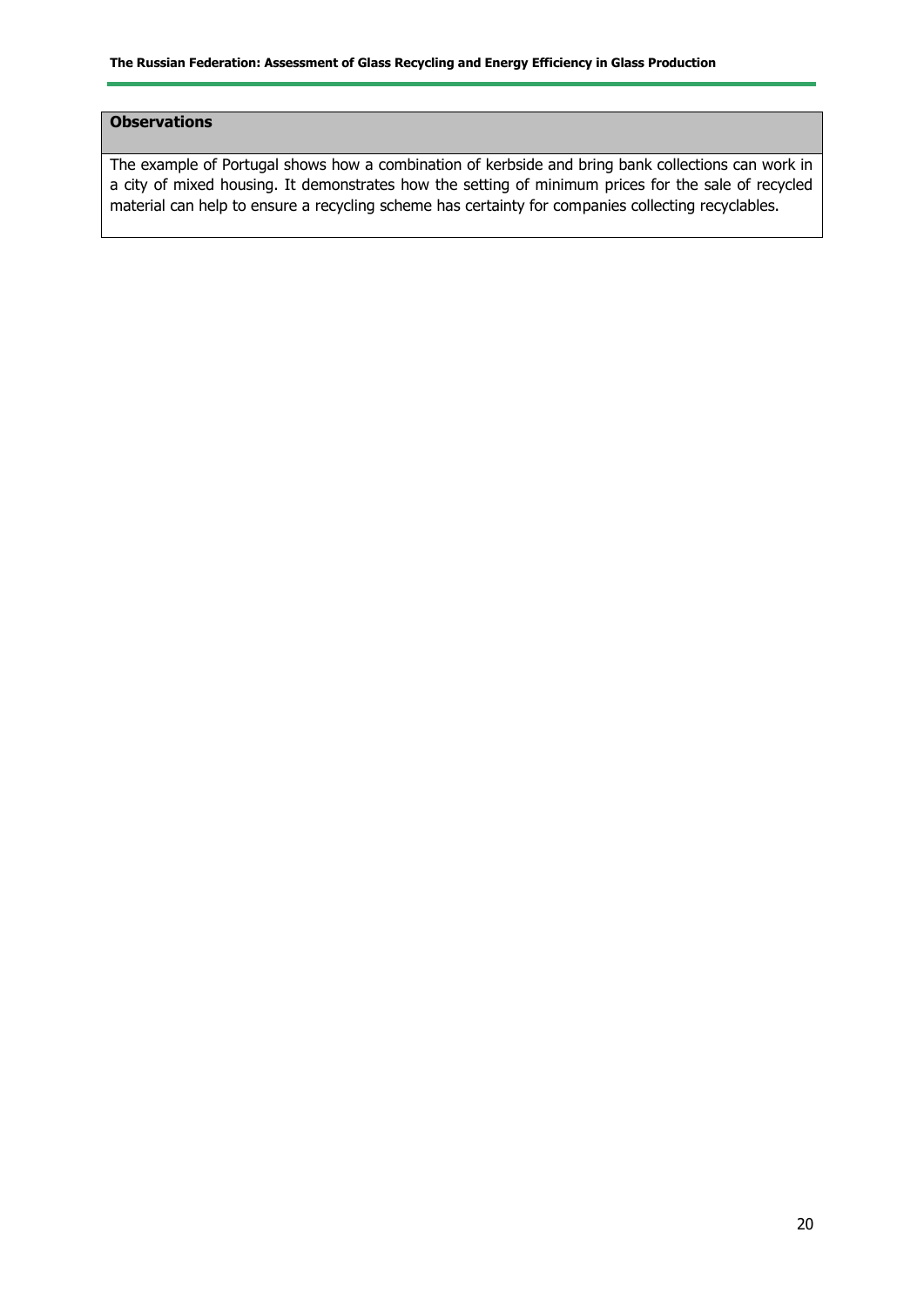## **2. Suggestions on the Best Ways to Implement a Recycling Programme in the Russian Federation**

This section serves as a discussion document on how domestic glass recycling schemes could best be introduced in the Russian Federation. Based on our studies of the situation in the Russian Federation and international experience the project considered 5 scenarios which collectively, as the authors believe, would offer recycling opportunities to a significant proportion of the general public. The report seeks to identify the important issues that would need to be addressed by each of the proposed schemes. The authors do, however, recognise that the fine detail of any scheme will vary depending upon local circumstances.

Making recycling the cost effective option is critical. In order for a glass recycling scheme to be financially viable the resale value of the cullet must be higher than the cost of collection and processing or the cost of disposal of the glass to landfill.

Such conditions are only likely to be achieved where a mandatory fiscal obligation is placed upon supply chain stakeholders or disposal to landfill carries an additional financial penalty.

Based on existing successful models it is suggested that one or both of the following steps be implemented:

A charge should be spread across the packaging supply chain. This should be based on the quantity by capacity not weight of packaging put on the market. A financial penalty should be placed on each unit of material sent to landfill. This should be set at a level that raises the total cost of landfill of packaging above that of recycling.

The revenue generated should be used to support the recycling schemes. Administration should be at municipal level. The financial impact should ideally affect the final consumers of packaging e.g. individual residents, in the form of increased/decreased taxes or identifiable payments for waste collection and disposal services.

### **Education and Outreach**

A national or regional educational campaign is important to raise general awareness of the need to recycle glass and other materials. In addition there should be specific educational and promotional campaigns for individual schemes. The campaigns should be thoroughly prepared taking into consideration the lessons learned from trial projects in various regions of Russia. The following methods are recommended.

#### **Road shows**

One element of the public awareness campaign should be a road show vehicle that would tour schools, public places and events promoting glass recycling.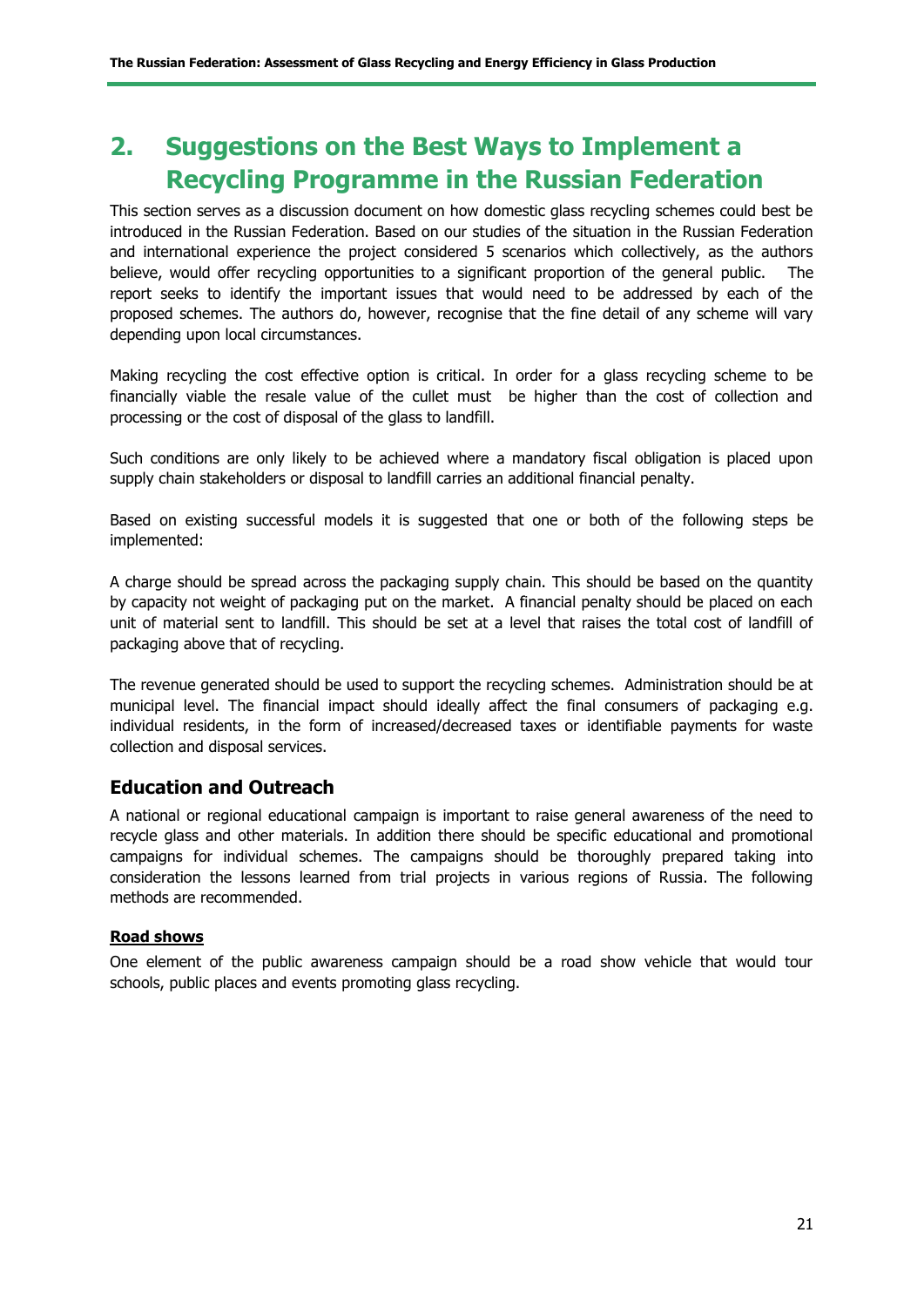This could be sponsored by the glass supply chain e.g. manufacturers, fillers, collectors. This approach has been used with success in Hong Kong. Any road show should be eye catching and equipped with multimedia facilities to allow videos and cartoons to be displayed highlighting the benefits of recycling. It should include multimedia presentations showing the glass making and recycling process as a closed loop.

The road show should create a carnival atmosphere to attract children and their parents, small/low cost recycling related gifts could be given away as an added incentive or souvenir. Containers for segregation of recycling materials in the home might also be given out. The road show should be manned by enthusiastic advocates of recycling trained to answer questions about recycling and counteract arguments against recycling. The vehicle should visit schools and deliver recycling based lessons to children to supplement the normal curriculum. School children have proved a useful conduit for passing on the recycling message in both Poland and the UK.

Some of these educational initiatives could, with added benefit, be linked with the Sochi 2014 Winter Olympics. The Russian government has pledged to leave a legacy of environmental awareness throughout the Krasnodar region and across Russia as a whole.

It is envisaged that a team of recycling advocates will be employed and trained to work on the road show in each region. This will ensure continuity of message and create employment for skilled and environmentally aware people.

#### **Helpline**

In order to help householders to recycle properly a helpline should be set up which could be staffed, for instance, by the same advocates who work on the road shows. The helpline will provide support to recycling ambassadors and individual households. Part of the role of the helpline team will be to monitor the progress of the scheme and produce updates and feedback to households in the form of newsletters. It will also carry out surveys to gather feedback from scheme participants and to allow improvements to take place over time. This is an effective part of the successful scheme in Toronto.

#### **Promotional Television**

Television is the most popular form of media in Russia and short entertaining programs should be broadcast to promote recycling. As the state has a large stake in the most popular TV channels in the Russian Federation, it is felt that this may be a relatively low cost option for reaching a large audience.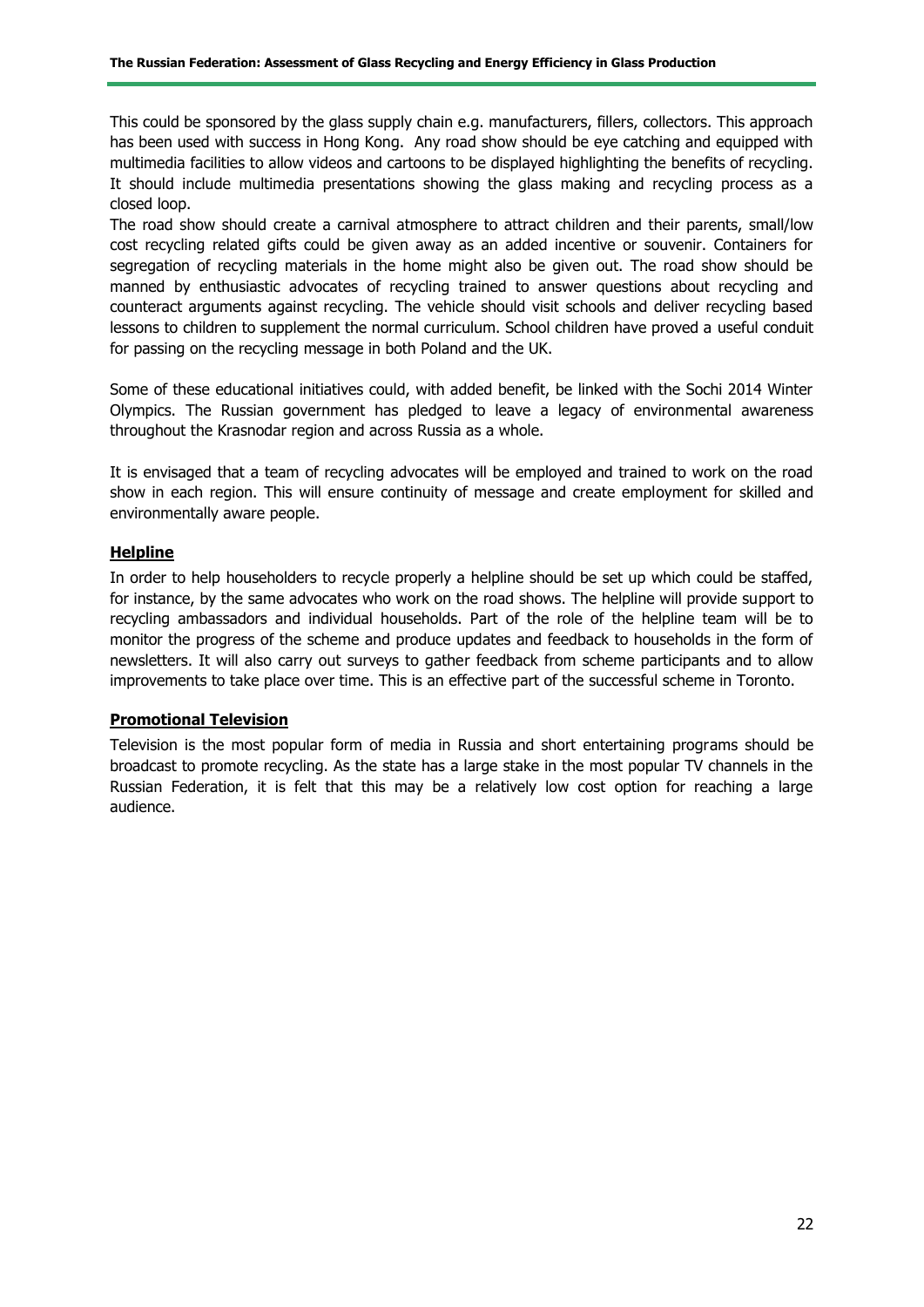#### **End Markets, cullet quality, processing and financial considerations**

The principal market for the recycled glass should always be the manufacturers of glass bottles and jars who will return the cullet back to their furnaces to make new glass bottles and jars. This process is known as "closed loop" recycling and gives the greatest environmental benefit. It should also enable the highest price to be achieved for the recyclate. The schemes suggested by the authors are designed to produce glass cullet of sufficient quality for this market but with the lowest amount of processing.

Any glass recycling system will produce some material that is unsuitable for the intended end market. In most cases there are options for the use of this residual material rather than sending it to landfill.

The best environmental and highest value option for cullet that is sufficiently uncontaminated (i.e. meets the contamination standards for glass container manufacture), but does not meet the colour specification, is to use it to produce glass fibre insulation. This end use gives similar environmental benefits for the manufacture of new glass and also provides environmental benefits during its operational life, as it reduces energy consumptions of buildings. The disadvantage of this option is that the glass can only be reused once rather than repeatedly, as there is currently no technology to remove the coatings applied to the fibres were the insulation materials ever to be removed separately from the building upon demolition or refurbishment.

For collected glass that is rejected because for instance:

- it does not meet contamination standards;
- it is rejected by the sorting process; and,
- it is of too small a particle size (<10mm) to be sorted effectively.

The most common outlet is as an aggregate substitute. In this case the glass is crushed and screened to the required size and substituted for other building products or combined with asphalt for use in road construction. As with fibre glass manufacture this option is basically a "one time" process and does not generate the continued environmental savings inherent in remelting to produce new glass. It should therefore be considered as a last option before landfilling.

Other more specialised uses can be found for cullet, but they generally require additional processing and are not considered commercially viable at this time. However, one "spin off" from the financial infrastructure associated with a successful recycling scheme may be the funding of local universities or small companies to commercialise these technologies.

Given the large transport distances involved in the Russian Federation it will be preferable to identify early in the process suitable end users of cullet in the locality of the proposed recycling schemes. In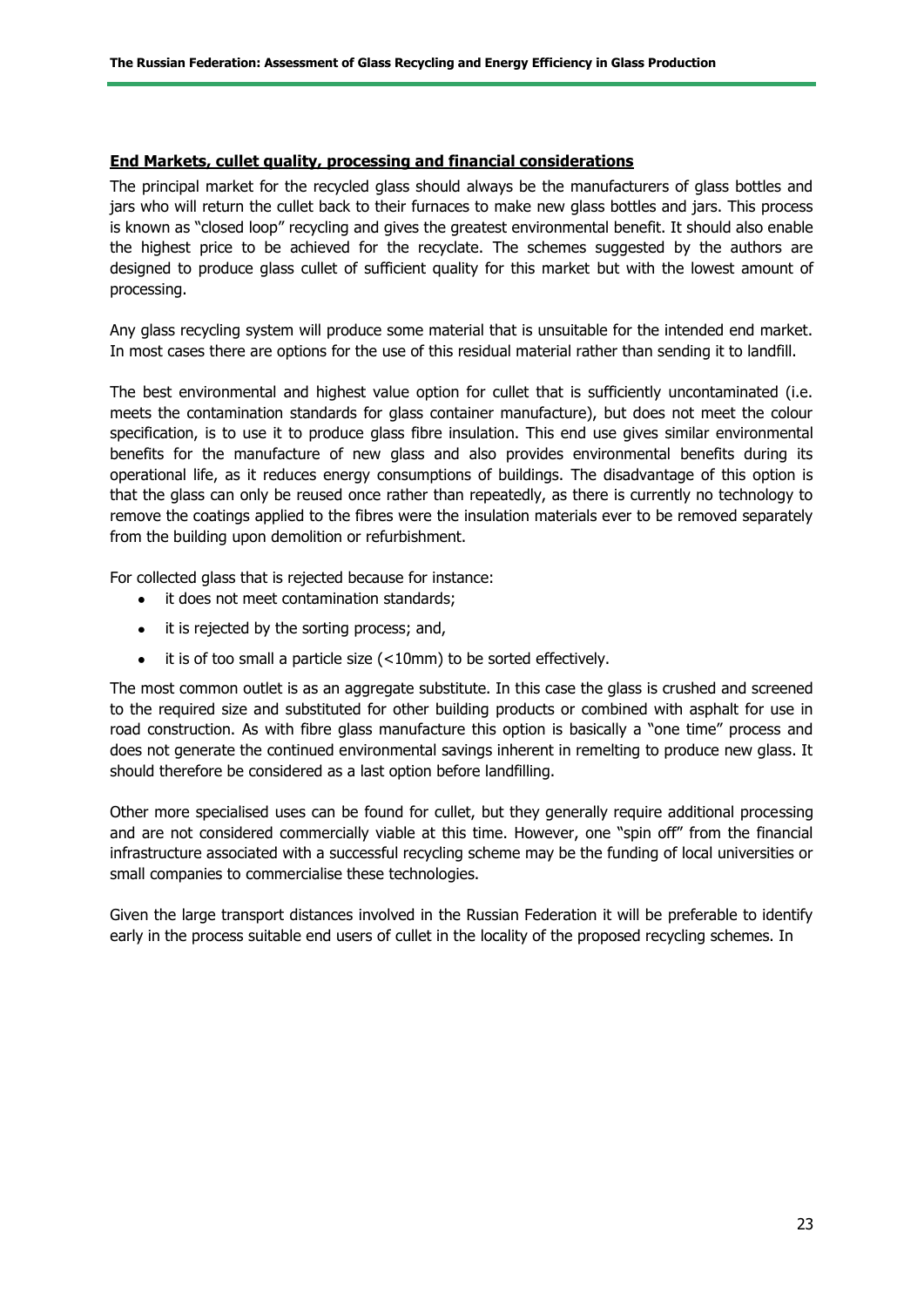this way collection and processing methods will be appropriate to the end use. End users may include: glass manufacturers, fibre glass manufacturers and aggregate producers.

#### **Processing plants: nature and cost**

For all the recycling schemes identified below some form of processing plant will be required. The exact nature of the plant is will vary, depending upon the input, throughput and end use. However, processing plants will tend to consist of similar equipment.

The cost of a processing plant varies greatly depending on the throughput required, quality of the incoming material and the specification for the output material. It will be in the region of 2 to 4 million Euros (82.7-165.5M Roubles) for the initial set up. Although plants contain sophisticated, automated sorting equipment, they typically still require manual sorters on picking lines and carrying out inspections; so the process is relatively labour intensive with associated labour costs, as well as occupational health and safety management costs. In addition the abrasive nature of glass means that regular maintenance and replacement of parts is critical and this cost must be taken in to account. Additional costs will include: energy, disposal of rejected material, transport and fuel, as well as measures for compliance with any environmental and waste permits with associated pollution control aspects.

When designing a plant, options for public educational visits should be considered, for example the provision of viewing windows and presentation/classrooms.

## **Required Participants**

Experience from other recycling projects carried out in the Russian Federation and other countries underlines the importance of identifying and then obtaining the willing cooperation of all involved parties. In some instances 1 organisation may carry out more than 1 role. The authors predict that the following organisations are likely to be involved in recycling schemes in the Russian Federation.

#### **Municipality**

As the party having direct responsibility for waste collection in Russia, municipalities will need to approve any recycling scheme and as such their active participation is essential. Great care must be taken to identify and contact all the relevant departments within the municipality, and the scheme organisers should be aware that the different branches of local government may have overlapping and even conflicting responsibilities in this area. Their involvement will add authority to any scheme. They may be instrumental in enforcing relevant regulations and they may help pay for and/or provide some of the educational/promotional materials.

#### **Waste and Recyclables Transporter**

A collector/transporter will be required to collect the recyclable materials from the designated collection areas and transport them to the processing plant or bulking station. Ideally the trucks used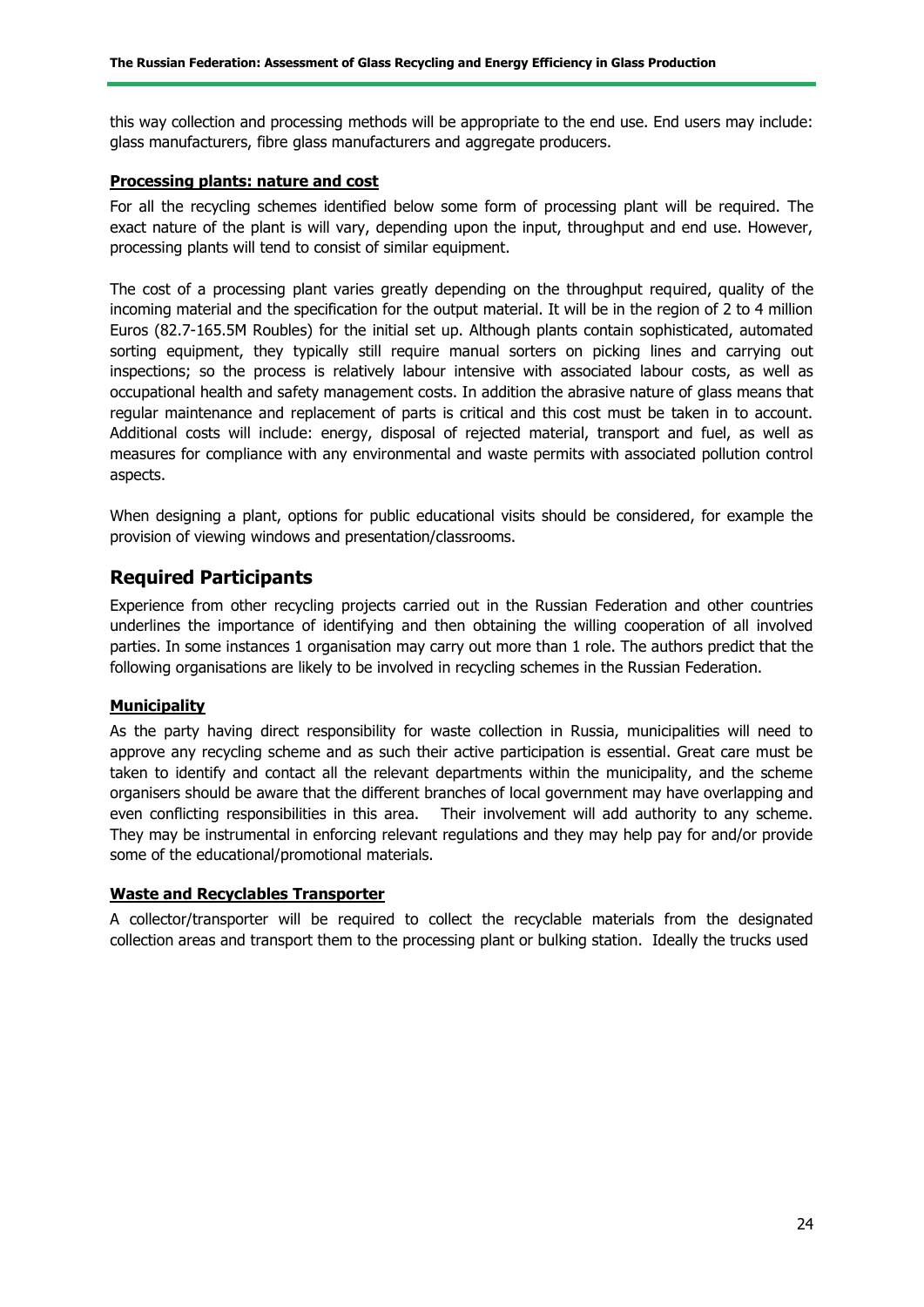for this task will be dedicated and as such could also be used as mobile advertisements to promote the particular scheme. The involvement of the drivers would vary between schemes and may be limited to a simple haulage task, but could involve sorting, for instance at kerbside collection, and even promotional activities. Where interaction with the public is foreseen, consideration should be given to providing the operatives with some basic awareness training.

#### **Processor**

As mentioned previously, the type and scale of processing plant required is dependent on input and output characteristics.

Collection methodologies that produce a colour sorted glass generally contain few non-glass contaminants and any that are present are relatively large and easily removed at the bulking stage. Such glass stream will command a relatively high price. Post collection processing in these cases would be limited to the use of magnetic and eddy current equipment to remove metal contamination and an automatic or manual scan to remove any ceramic contamination.

Collection methodologies that produce a colour-mixed glass will command a lower price than their colour-sorted counterparts. Non-glass contaminants will tend to be greater than that experienced with the colour sorted schemes, but are generally manageable and can be removed at the bulking stage. However, as an unsorted mixed fraction, the only route back to the melting furnaces is via green glass furnaces which, for technical reasons, are the only ones able to accommodate significant quantities of mixed colour glass. The loss of the ability to recycle back to clear and amber glass furnaces will undoubtedly reduce the overall value of the collected glass. Dependent upon the colour mix of the glass collected and the local demand for clear and amber glass it may be cost effective to install colour sorting technology for those schemes collecting mixed coloured glass.

Our information suggests that new plant may be required to meet the demand for processing facilities, as currently only one such facility exists in the Russian Federation. It is however believed that other modern facilities are planned. These start-up organisations will be ideal candidates for participation in initial trials, because their operators are likely to be open to new ideas.

#### **Housing Associations**

Housing Associations and housing management companies control many of the high density apartment blocks which house a large proportion of Russia's population. From a practical point of view the active participation of the building's owners will be needed in order to allocate and maintain the space required for the collection of the containers (skips, bins etc.) and also possibly to provide the resources of a caretaker to act as the recycling ambassador.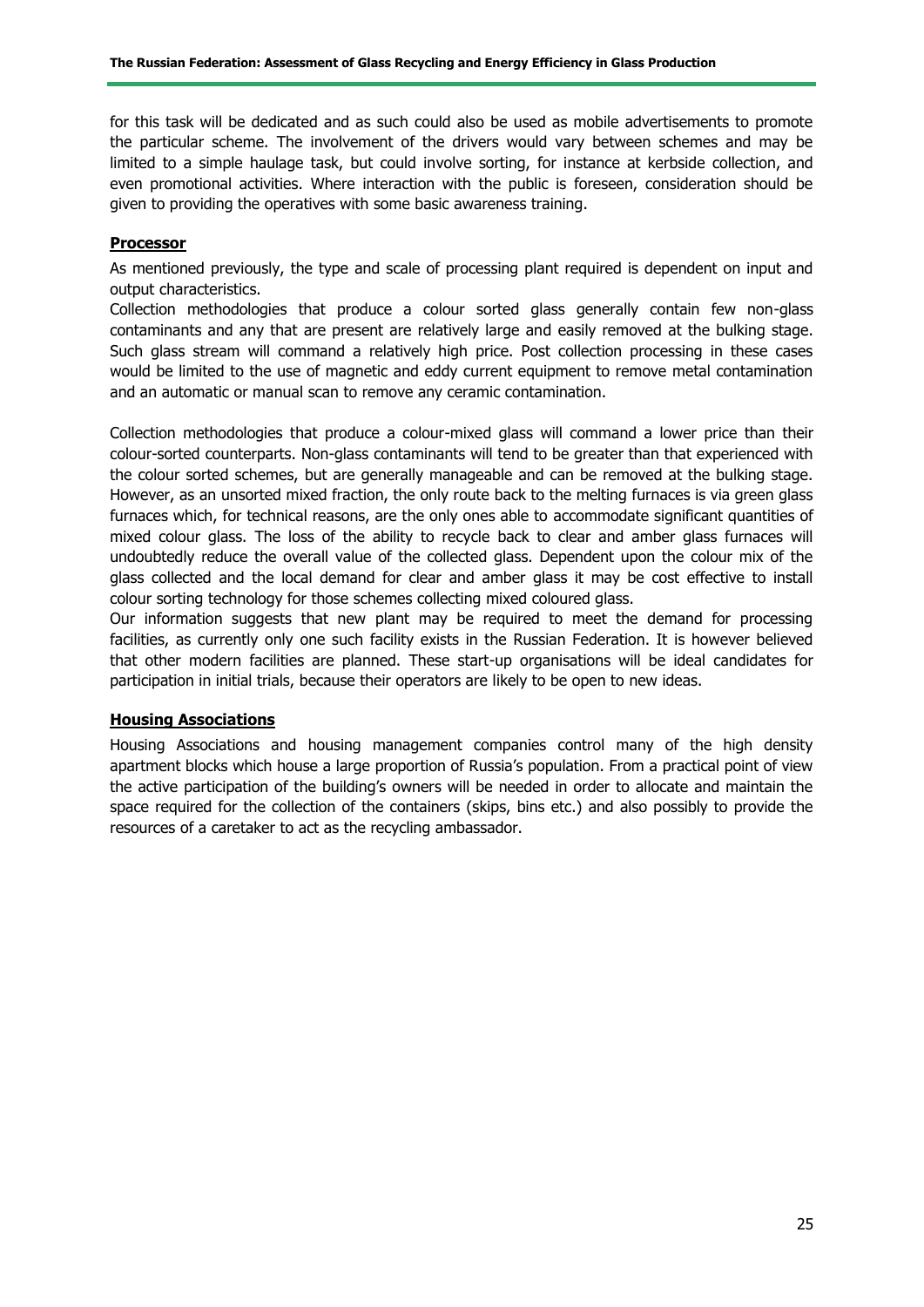#### **Supermarkets**

Supermarkets have been identified as possible hosts for the collection points in the bring bank scheme. As participants they must be willing to provide the space to locate the bring banks and encourage their customers to combine shopping and recycling. It is hoped, if not essential, that they will also designate a member of staff to monitor the situation and notify the collector when the collection banks are full. Furthermore, the designated employee(s) after some basic training could promote the scheme by answering customer's recycling queries. A further option to explore is the provision by the supermarkets of redeemable stores vouchers as an incentive to encourage recycling.

#### **Hospitality Establishments**

Hospitality establishments have been identified as possible sources of recyclable glass. The scheme will focus on collecting empty bottles from bars, hotels and restaurants in tourist destinations.

This project could prove to be a timely move as the Customs Union including Russian Federation, Belarus and Kazakhstan has made an attempt to introduce a regulation, scheduled for becoming effective from July 2012, banning the reuse of glass containers meant for alcoholic drinks or baby food. In case the regulation is enforced, the hotels and bars having arrangements to return their empty bottles to the local breweries would have to find other outlets or face a large increase in their waste disposal costs.

#### **Street stalls/kiosks**

Street stalls/kiosks for collection of glass containers are traditionally popular in Russia. However, in recent times and due to various governmental regulations a decline in their numbers is evident. Despite the obvious official disapproval of these basic retail outlets they remain popular with the general public and are obvious and convenient points from which to operate small scale recycling ventures. Furthermore, with income declining, the operators of these kiosks may welcome the chance to investigate a potential source of revenue or a least an opportunity to attract additional customers whose primary intention is recycling. Existing stall or kiosk owners interested in protecting and expanding their businesses against the decrease in returnable bottles will be ideal trial partners.

#### **Reverse Vending Operators**

Reverse vending machines (RVM's) are a simple and effective method of providing an incentive to recycle. RVM's, are automated machines which identify, accept, sort, and process used beverage containers. They have been used in Europe for over four decades. Typically RVM's are used in packaging markets that have deposits on beverage containers and they can be used by supermarkets or even small kiosk operators to automatically provide cash or redeemable vouchers. Such technology is familiar in Western Europe and the North America and very useful, however it had only limited success in Russia (e.g. in Moscow), when the RVMs were placed outside the shopping centres, in the street and were affected by vandalism.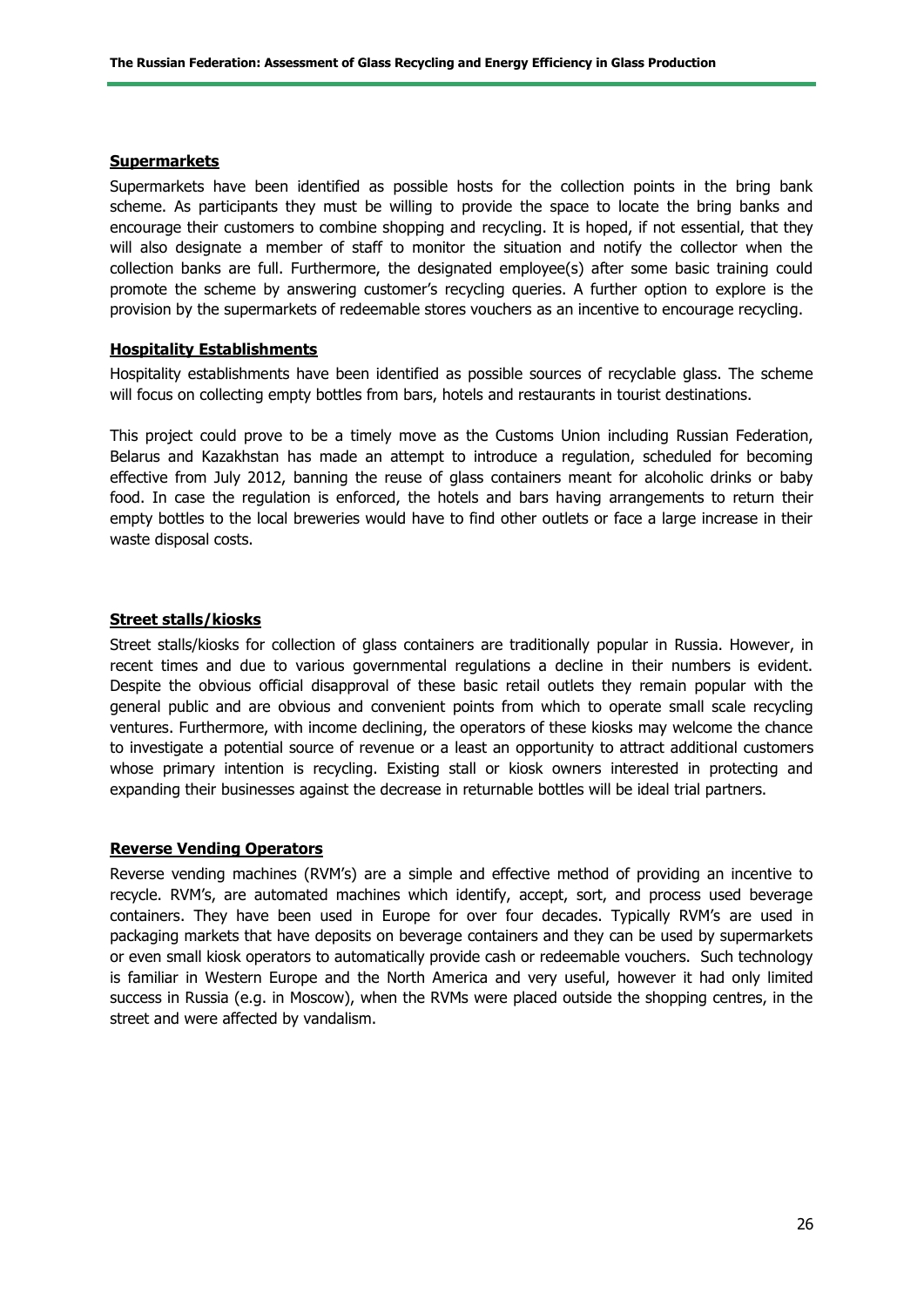#### **Brand Owners**

All leading brand owners are keen to be seen as raising their environmental standards, and recycling schemes are typical part of their strategy. Brand owner participation in recycling schemes is often done in conjunction with retail outlets. Therefore, brand owners should be approached early on in any proposed scheme.

#### **Third Sector/Charitable Organisations**

The potential incomes and job creation opportunities of new recycling schemes may be an area of interest for organisations working with disadvantaged groups in the community. In countries such as the UK and the United States not for profit groups operate recycling collections and at the same time provide training and an income to members of society who might otherwise struggle to gain employment. It is suggested that these groups should be engaged in discussions about proposed recycling schemes at an early stage to give them the opportunity to become involved.

#### **Event organisers**

Large events such as sporting tournaments and music festivals are potential sources of large quantities of glass for recycling. By recruiting organisers of these events at an early stage in their planning it will be possible to organise recycling of beverage containers at these events ensuring that this material is not wasted.

A trial could be staged to coincide with an event such as the Winter Olympics to be held in Sochi in 2014. This would provide high profile publicity, were it to prove successful. Certain international festival organisers (World Music and Dance) and operators of famous amusement parks (e.g. Tivoli in Copenhagen) regularly apply deposits to glass and plastic drinking vessels resulting in the complete elimination of this type of waste within the festival area.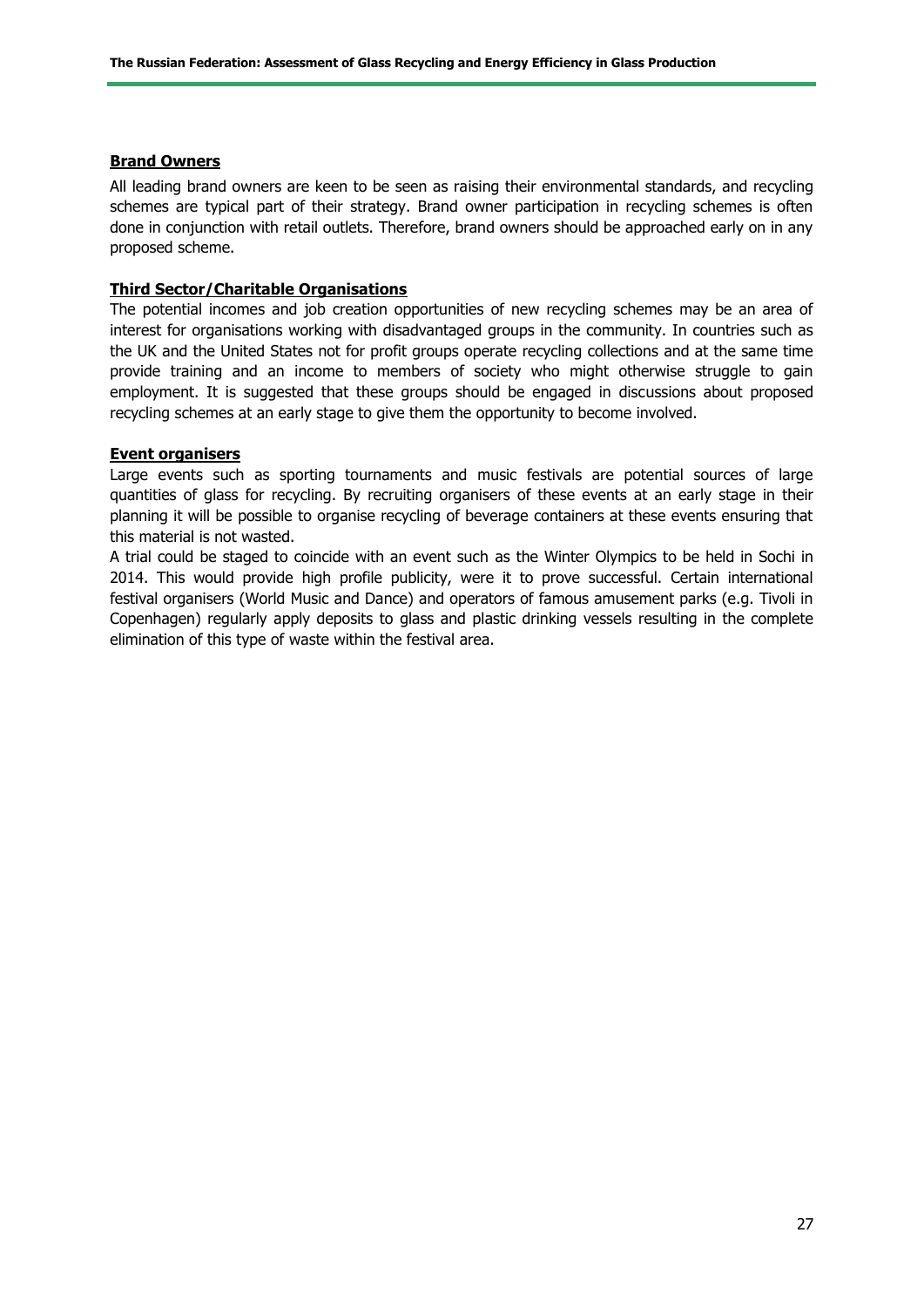## **3. Hypothetical Collection Methodologies for Discussion**

Based on the research carried out five different hypothetical collection methodologies have been proposed and compared. The schemes proposed below take into account the knowledge and experience gained from initiatives around the world, including those in Russia. This information has then been applied to the demography and culture in the Russian Federation. Assumptions and generic data have been used where appropriate to allow comparison with the different schemes. Whilst the studies/proposals below details the collection and processing of glass, but the principles are relevant to other materials collected in conjunction with glass.

#### **Collection of glass from multi occupancy buildings.**

The proposed scheme is designed to collect glass from households occupying large multi household housing blocks. It utilises ambassadors from the local community to encourage recycling and to assist with the transfer of glass from convenient collection points on each floor to ground level ready for collection by waste collection organisations for delivery to a recycling plant. It is envisaged that where space is available the glass will be collected in 3 separated colours. Where space is short then glass will be collected as mixed colour and separated latter.

#### **Single Occupancy Houses Kerbside Scheme**

This scheme is designed to collect glass from single occupancy housing and will run alongside traditional waste collection. Households will be provided with additional collection containers for different recyclable materials. Depending on the density of housing and current waste collection arrangements additional containers will either be provided 1 per household or 1 for several households which will be collected on a rota by a recycling organisation.

#### **Bring Banks Situated at Communal Sites**

This scheme suggests installing collection banks at communal sites specifically supermarkets and schools where householders can take their empty glass for recycling. This may be in conjunction with some form of reward either for individuals or communities. This scheme may involve the use of reverse vending machines to provide rewards in exchange for recycling and could be linked to a deposit scheme.

#### **Bring Bank/Kiosk deposit return scheme**

There is an existing network of kiosks set up in parts of the Russian Federation whose role is to collect empty glass bottles for refilling (including some for recycling). This scheme proposes using and expanding this network to collect bottles for recycling. As in the previous scheme this may include the use of reverse vending machines and the creation of some form of deposit scheme to encourage the return of bottles.

#### **Hospitality Sector**

This final proposal considers the potential for collecting glass from hotels, restaurants and bars. This will involve bar staff segregating glass into separate containers behind the bar and this glass will be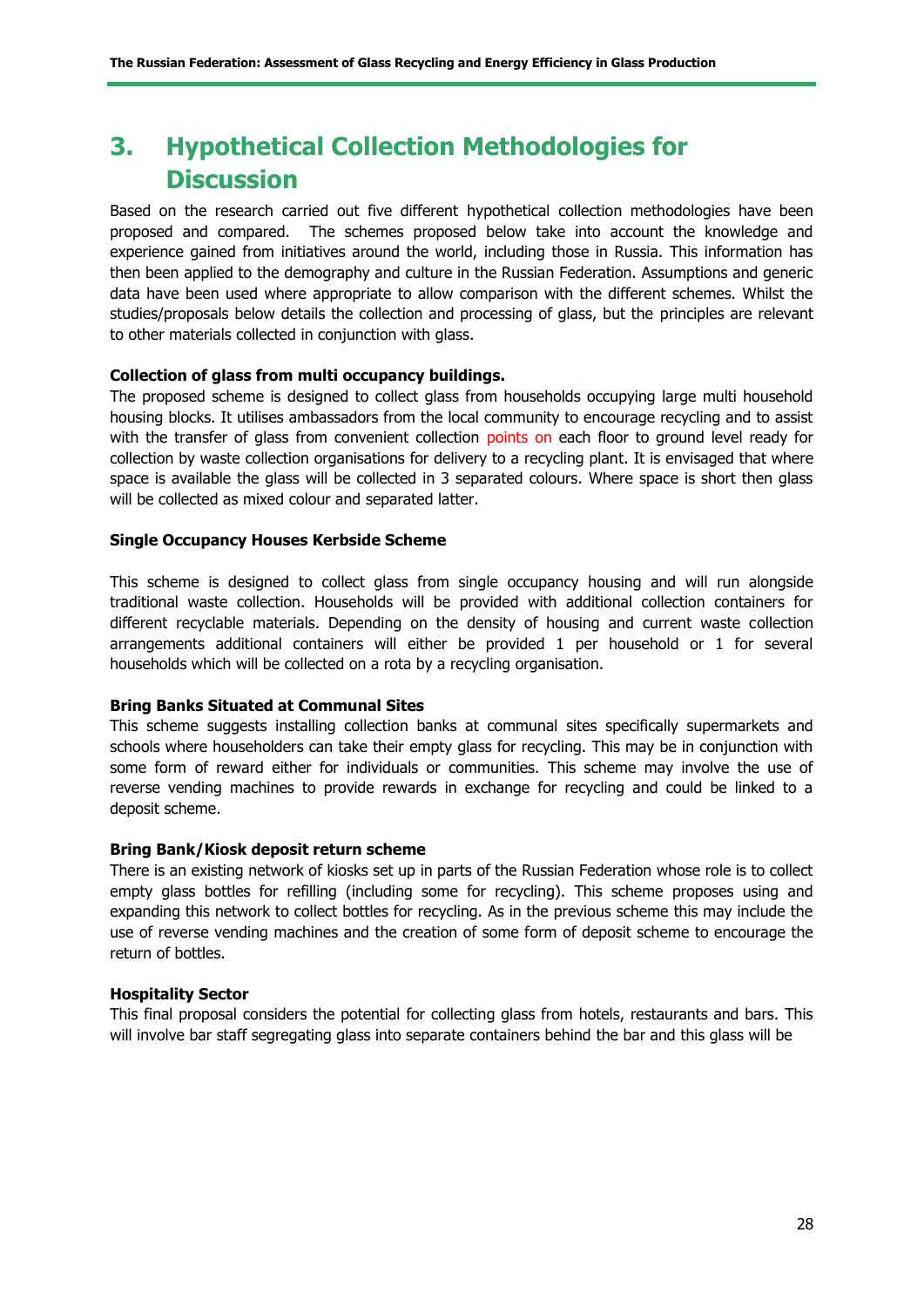collected by the recycling organisation. The scheme may involve the use of small scale crushers to reduce the space needed to store the glass between collections.

These scenarios are hypothetical and several assumptions have had to be made about costs to carry out the comparisons but the following general conclusions can be drawn.

This study has determined that there is a potential opportunity for the introduction of an effective glass recycling scheme in the St Petersburg and Krasnodar regions and in the City of Sochi. There is potential for these schemes to be adapted to serve other areas of the Russian Federation. In order to capitalise on this opportunity it is essential that engagement of all stakeholders from Policy Makers to glass manufacturers is undertaken as soon as practicable.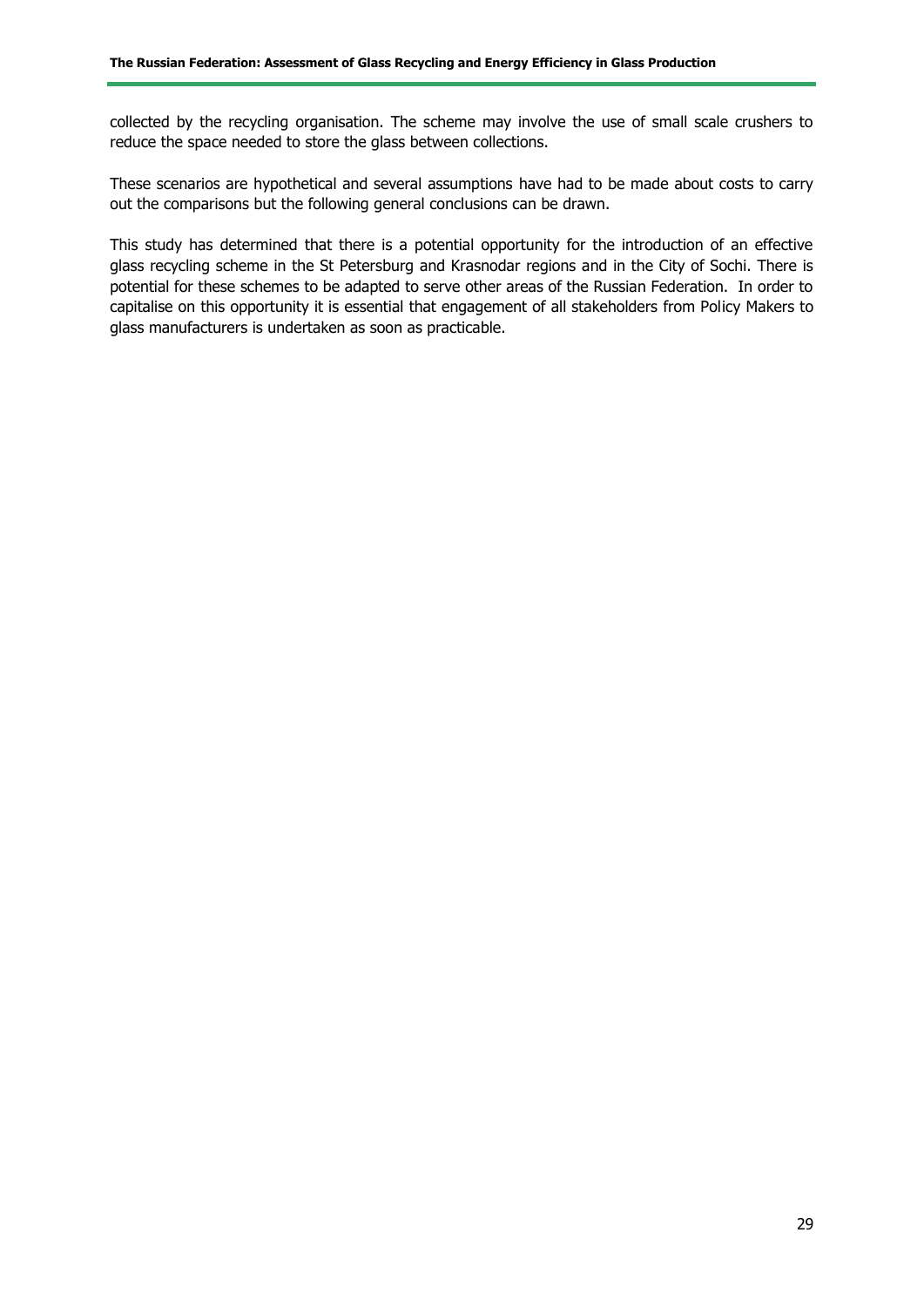## **4. Comparison of Different Schemes**

The different suggested schemes have been compared in order to consider financial costs and rewards, environmental and energy savings and number of jobs created. The comparison has been carried out using the best available data, by making educated assumptions and generalisations where specific information is not available. For example exact collection route distances are not available as these will depend on the actual collection area and vehicles used, therefore standardised distances have been used to allow the comparison of the different scenarios. The comparison model is set up to allow it to be easily updated as data changes and to allow different variables to be compared.

From the comparisons it is evident that the bring bank system offers the lowest cost per tonne for collection and processing, whilst the kiosk system gives the highest price per tonne. This is to be expected as the bring bank system has the lowest manpower requirement and the kiosk system has the largest need for personnel. However, it should be noted that kiosks already exist in St Petersburg and many other Russian towns and cities, they provide a viable and traditional system for the collection of bottles, they also perform additional services and that the employees in the kiosks are likely to have other roles, and this cannot be accounted for by the model so direct comparison is difficult

All the multi occupancy schemes result in a financial loss when cullet cost is set at a cost to be equal to raw material costs and this is assumed to be €50 (2000 Rub) per tonne. However, the breakeven cullet price for the multi occupancy schemes is close to  $\epsilon$ 50 (2000 Rub), and potentially could be offset regulatory changes or manufacturing cost savings. These offsets have not been calculated in the current study.

The cullet prices calculated do not include delivery to the glass plant, but this cost will be incurred whether cullet or raw materials are used.

In the comparison, cullet unsuitable for glass bottle manufacture has been given a price of half that for the cullet destined for bottle manufactures. This is irrespective of whether it is being used for aggregates, fibreglass or being disposed of to landfill. If collections and processing operates effectively, then very little material should be disposed of to landfill and the cost of this will be offset by the sale of material to other end uses giving a net positive value.

Labour costs used are based on average wages reported in the 2011 Census. It has been assumed that the recycling ambassador roles are unsalaried, but appropriate safety equipment is provided. There is an opportunity to involve third sector organisations working with disadvantaged sections of society by providing training and wages to those who may otherwise find it difficult to find employment. It is suggested that the recycling ambassador roles required by many of these schemes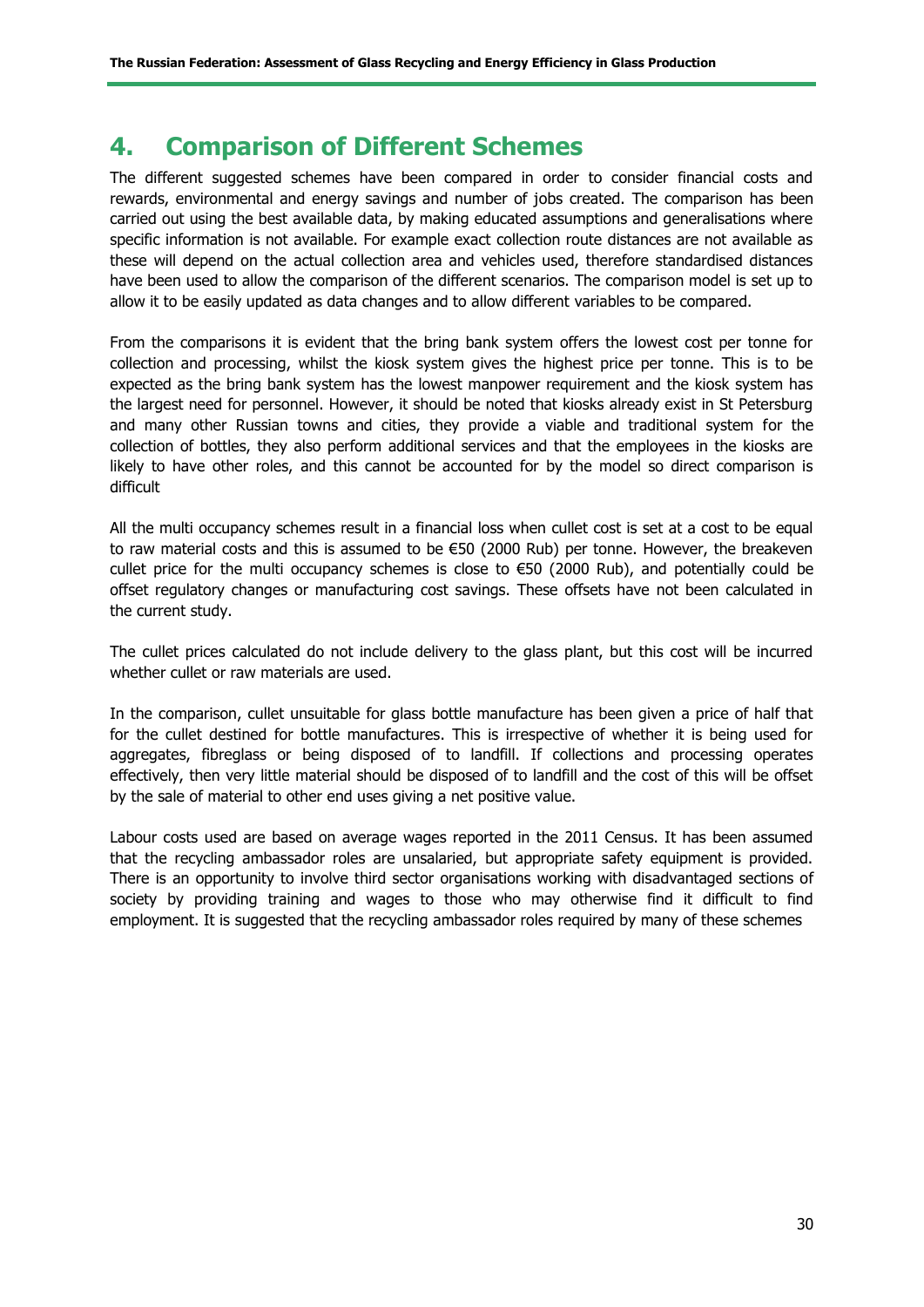would provide ideal opportunities to increase employment levels for disadvantaged individuals.

The costs of recycling schemes produced by the model are in the correct range compared to reported costs from international recycling schemes, and are therefore considered by the authors to be suitable for comparison purposes. However, before any decisions are made to progress to trials or make investment in a recycling scheme, more specific values and prices should be used to check the viability the proposed system.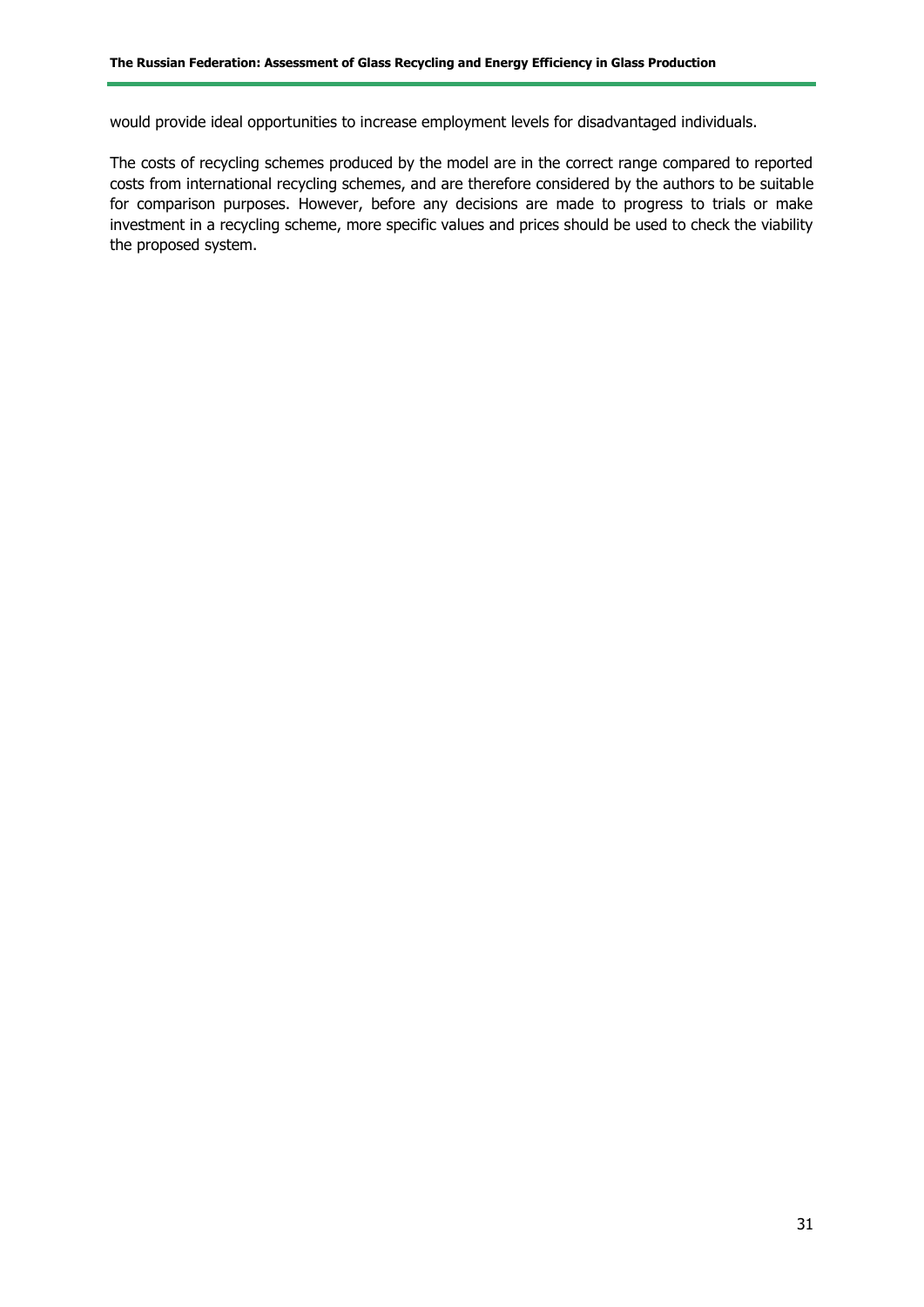## **5. Recommended Legislative and Commercial Steps Required to Implement a Recycling Programme**

Raw materials for glass making are comparatively cheap, even taking into account fuel usage for melting. Therefore, it has not historically proven cost effective to collect and process waste glass to a quality that is acceptable to glass packaging manufacturers.

In order to overcome this significant financial barrier, some form of financial instrument will be needed to readjust the differential between recycling, landfill, raw material extraction and fuel consumption.

It is important to note that any instrument must impact on all packaging materials not only glass to prevent market distortion.

On the positive side there is already a cost to collection and disposal of waste that can be taken into account or avoided all together, and there are existing manufacturing fuel costs which will be reduced by the use of cullet.

The financial instruments most required to incentivise packaging recycling may effectively be based on…

- A tax on the disposal of material to landfill. This will increase the cost of disposal and therefore incentivise the reduction in weight of municipal waste by encouraging the removal of material that may be recycled.
- And
	- Placing a levy on packaging. A producer obligation scheme for the packaging supply chain is introduced whereby a levy is paid on each container placed on the market. The money raised shall then be used to fund the recycling schemes. The producer obligation scheme should in principle apply to all packaging materials in order not to, in the first instance, destabilise the different packaging material markets.

#### Furthermore:

• The two instruments above strike directly at the packaging stakeholder chain but further financial mechanisms may be considered which will exert indirect on pressure on the supply chain through increasing costs of one or more inputs or outputs that can be specifically reduced by the use of recycled content. Examples in the EU include; raw materials taxation, fuel and/or carbon emission taxation and carbon trading associated with emission caps.

The exact mechanism for these measures needs further investigation, but it is suggested that they take advantage of experienced gained in the EU. Whichever mechanism is chosen it should apply to all packaging materials not just glass in order to avoid distortion in the packaging market.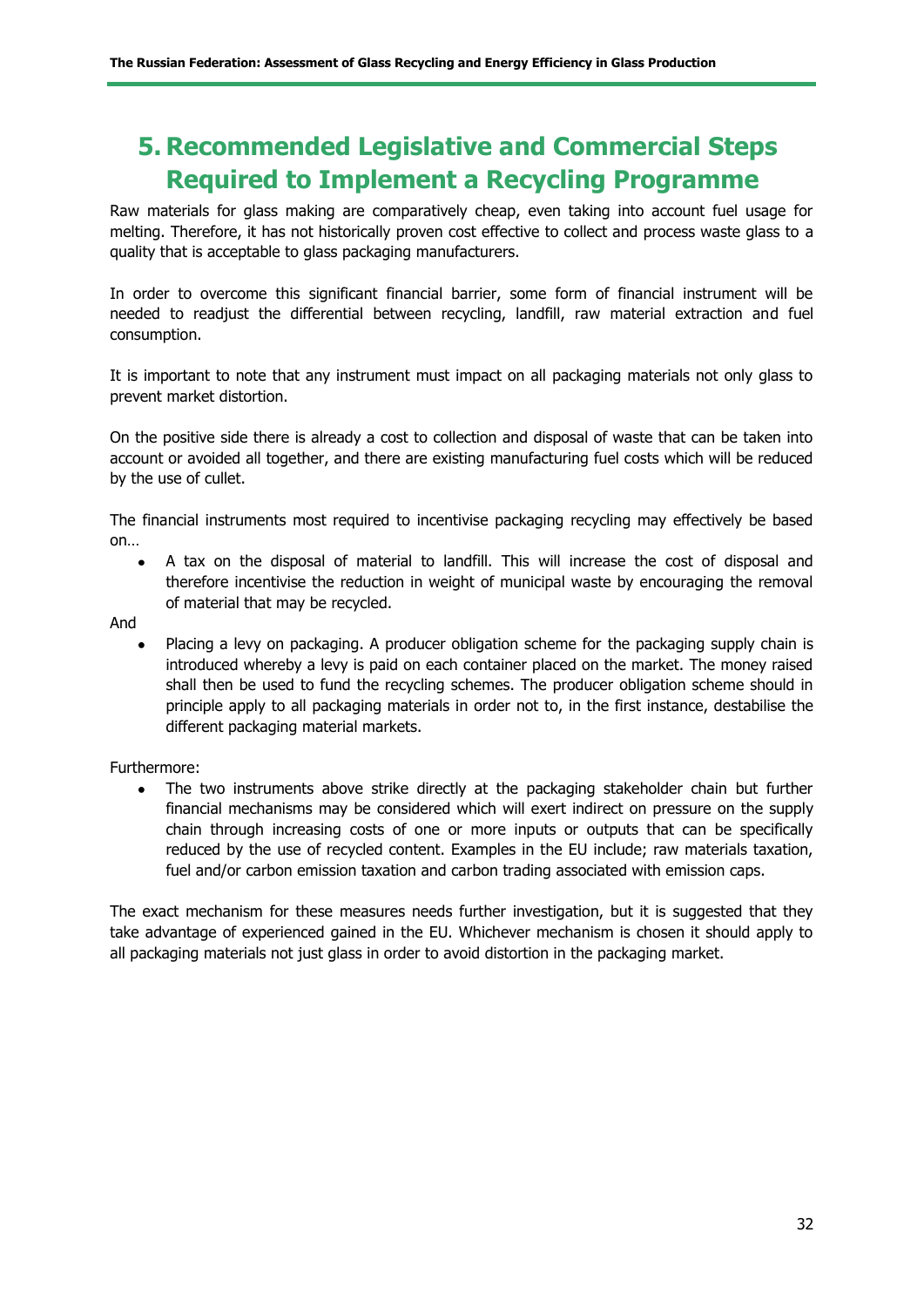## **6. Recommendations and Next Steps**

This study has determined that there is a potential opportunity for the introduction of an effective glass recycling scheme in the areas studied St Petersburg and Krasnodar regions and specifically in the City of Sochi (located in Krasnodar region) associated with the 2014 Winter Olympics. There is potential for these schemes to be adapted to serve other areas of the Russian Federation. In order to capitalise on this opportunity it is essential that engagement of all stakeholders from Policy Makers to glass manufacturers is undertaken as soon as practicable. The list below sets out the next steps that must be undertaken: The first 3 of which are addressed by the November stakeholder event.

- 1. Circulate proposals to engaged stakeholders for comment,
- 2. Produce non-technical summaries for circulation to wider stakeholders,
- 3. Organise a wider stakeholder event to gather feedback on proposals,
- 4. Summarise and amend report/recommendations based on feedback,
- 5. Recruit interested parties with a view to running small scale trials,
- 6. Gather accurate cost data based on the proposed trials,
- 7. Based on the specific data gathered for each trial we will model the feasibility of the schemes at a a commercial scale; and, (not sure this makes sense….)
- 8. Assuming that trials appear feasible, fund small scale monitored schemes with a view to rolling these out on a wider scale.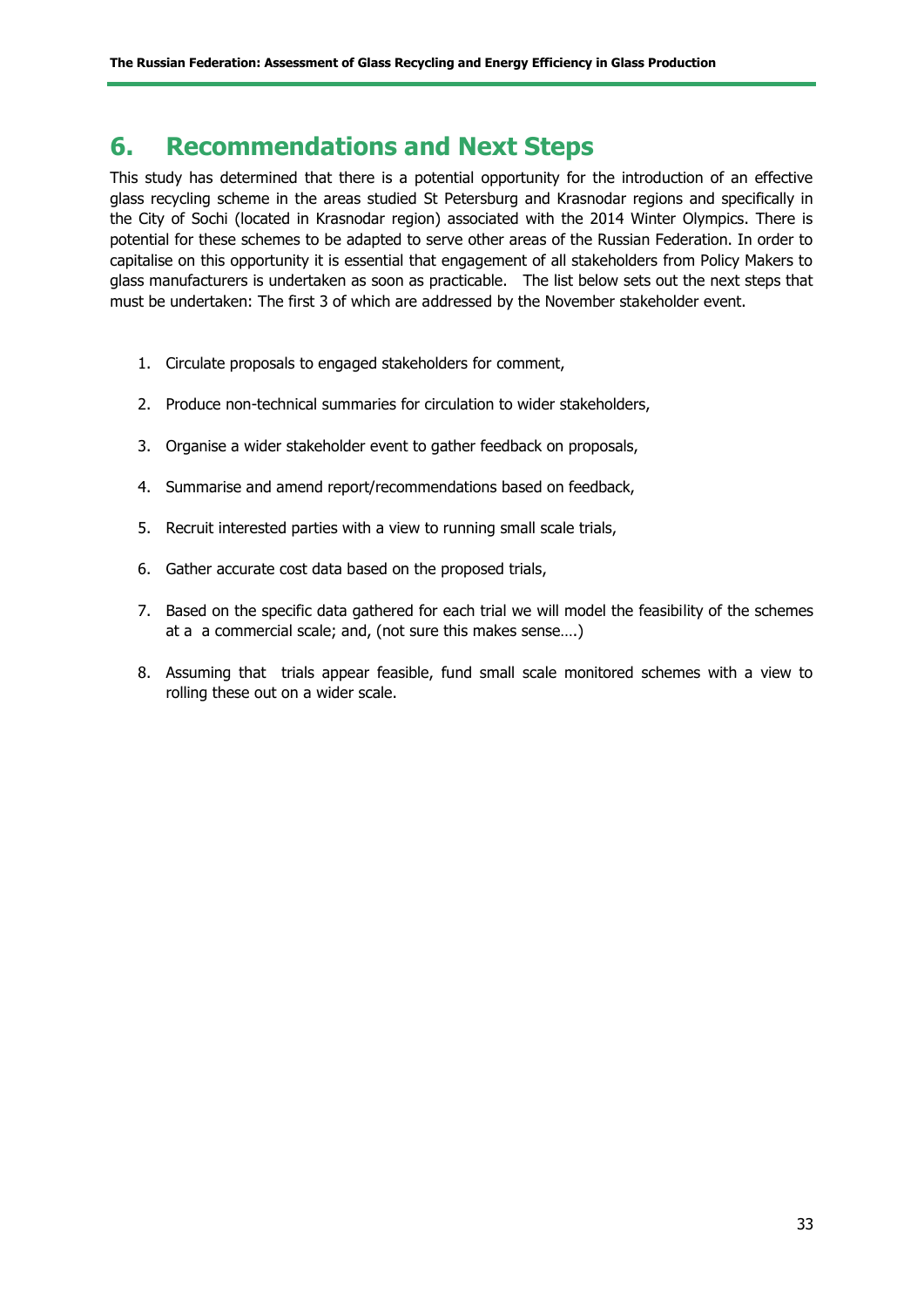## **Glossary**

| <b>Term</b>                        | <b>Definition</b>                                                                                                                                                                                                                                                                                                                                                                                                                                                                                                                     |
|------------------------------------|---------------------------------------------------------------------------------------------------------------------------------------------------------------------------------------------------------------------------------------------------------------------------------------------------------------------------------------------------------------------------------------------------------------------------------------------------------------------------------------------------------------------------------------|
| Amber                              | Brown glass                                                                                                                                                                                                                                                                                                                                                                                                                                                                                                                           |
| Borosilicate glass                 | Glass where boron replaces some of the silica in the composition altering the<br>thermal properties of the glass. Used in some cooking ware and laboratory<br>equipment                                                                                                                                                                                                                                                                                                                                                               |
| Bring bank or<br>bottle bank       | Special bins usually situated in public places where consumers take their<br>empty glass bottles and jars for recycling                                                                                                                                                                                                                                                                                                                                                                                                               |
| Closed loop<br>recycling           | Production of new glass products from recycled glass                                                                                                                                                                                                                                                                                                                                                                                                                                                                                  |
| Cullet                             | Waste glass that can be put back into the furnace to make new glass<br>containers. This can either be waste glass generate at a glass factory, referred<br>to as internal cullet or waste glass that has been collected from consumers<br>after use and may have been cleaned and processed in some way ready for<br>remelting referred to as foreign or external cullet. (Note the ultimate objective<br>in some reasons is to move away from the term waste altogether in order to<br>elimate such resource from the waste stream.) |
| Fibre glass                        | Fine strands of glass known as "continuous filament glass fibre" (CFGF) used<br>as a continuous strand for reinforcement of composite materials or chopped<br>and used to produce for example electronic circuit boards. It may also refer to<br>glass fibre used for insulation and known as glass fibre insulation or glass<br>wool                                                                                                                                                                                                 |
| Flat glass                         | Glass used in windows                                                                                                                                                                                                                                                                                                                                                                                                                                                                                                                 |
| Flint (clear)                      | Colourless glass and also referred to as clear glass                                                                                                                                                                                                                                                                                                                                                                                                                                                                                  |
| Foreign Direct<br>Investment (FDI) | Investment from outside the domestic country                                                                                                                                                                                                                                                                                                                                                                                                                                                                                          |
| Glass consumption                  | An estimate of the quantity of glass each individual in the Russian Federation<br>consumes on an annual basis. This takes into consideration all glass food jars<br>and all bottles from drinks consumption                                                                                                                                                                                                                                                                                                                           |
| Glass containers                   | Glass bottles and glass jars that are used to contain food, beverages and<br>pharmaceticals                                                                                                                                                                                                                                                                                                                                                                                                                                           |
| Green Dot Scheme                   | Under this scheme a packaging stakeholder deffers its responsibility to recycle<br>its packaging under the European "Packaging and Packaging Waste Directive<br>", to a compliance scheme run by an external company. This type of schem<br>operates under different names in a the majority of European countries.                                                                                                                                                                                                                   |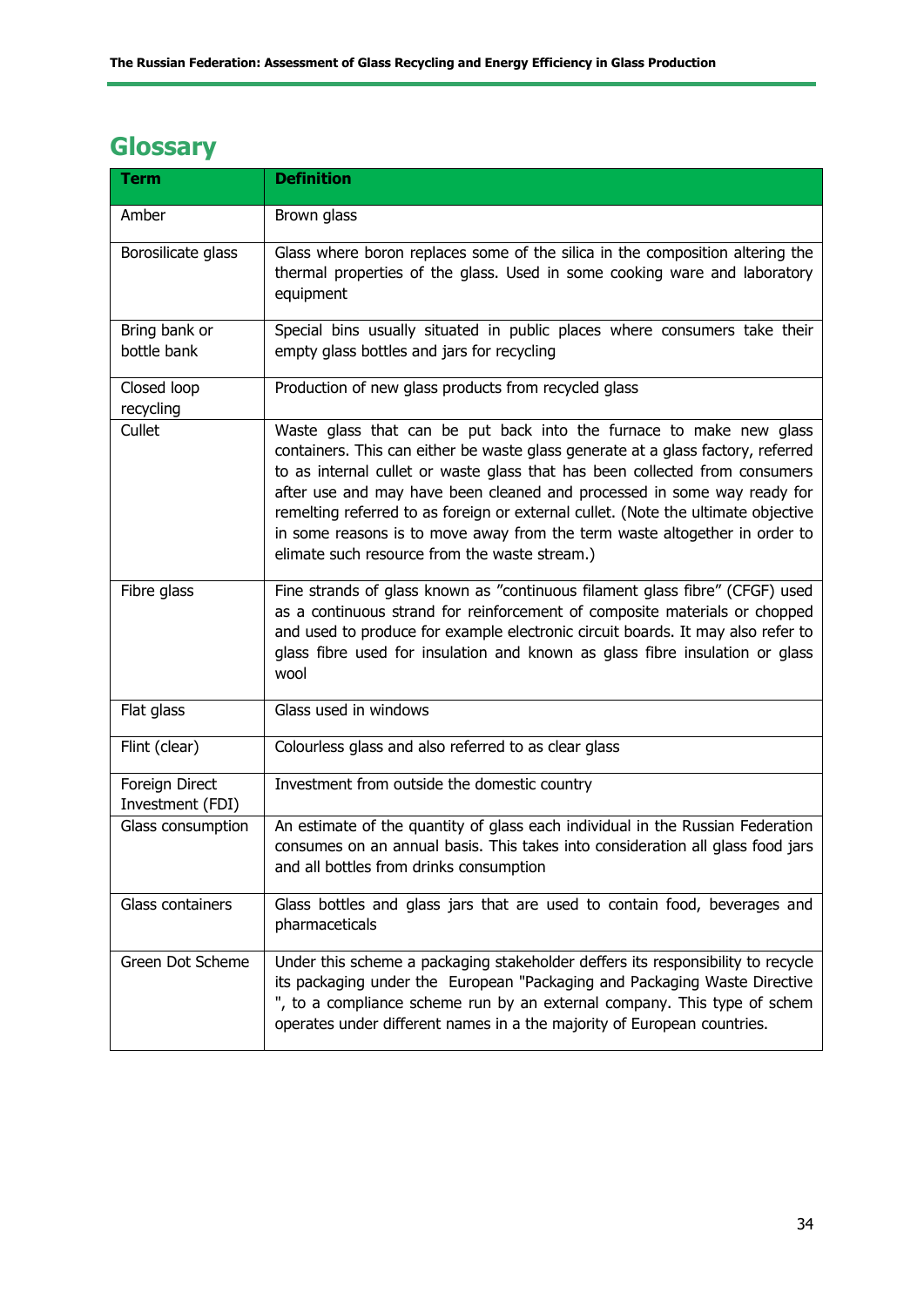| Greenhouse gas<br>trading scheme                | Is a market-based approach used to control GHGs by establishing economic<br>incentives to reduce emissions. A limit or cap is set on the volume of GHGs<br>that may be emitted. The cap is allocated or sold to firms in the form of<br>emissions permits (allowances or credits). Companies are required to<br>surrender a number of permits equivalent to their emissions. Companies that<br>exceed their cap must buy permits from the market. The aim of the scheme is<br>to make reductions where it is most cost effective to do so. |
|-------------------------------------------------|--------------------------------------------------------------------------------------------------------------------------------------------------------------------------------------------------------------------------------------------------------------------------------------------------------------------------------------------------------------------------------------------------------------------------------------------------------------------------------------------------------------------------------------------|
| Kerbside recycling                              | Waste glass is collected from individual households (at the kerbside) by a<br>collection company                                                                                                                                                                                                                                                                                                                                                                                                                                           |
| Post-consumer<br>glass                          | Glass that has been used by a consumer is no longer needed and has been<br>returned for recycling.                                                                                                                                                                                                                                                                                                                                                                                                                                         |
| <b>PRN</b>                                      | Packaging Recovery Note, traded unit for packaging waste in the UK                                                                                                                                                                                                                                                                                                                                                                                                                                                                         |
| Process emissions<br>(Process CO <sub>2</sub> ) | Gas given off as a result of the checmical change that takes place during the<br>decomposition of virgin raw materials in the furnace. Particularly used when<br>refering to the $CO2$ produced by the breakdown of carbonates                                                                                                                                                                                                                                                                                                             |
| Processing                                      | Taking waste glass and removing any contaminants so it is ready to be<br>returned to the furnace                                                                                                                                                                                                                                                                                                                                                                                                                                           |
| Processing<br>equipment                         | That equipment used to convert waste glass into furnace ready glass. It may<br>include conveyors, crushers, sieves, magnets, lasers and optical detection<br>equipment to remove contaminants from cullet and to sort different colours of<br>glass. (further details on processing equipment can be found in appendix 1)                                                                                                                                                                                                                  |
| Processor                                       | An operator or business that takes waste glass and removes contaminants to<br>make it suitable for return to a glass furnace. The processor may also crush<br>the glass to a size specification to ease handling and remelting                                                                                                                                                                                                                                                                                                             |
| Pyroceramics                                    | Materials that appear similar to glass but have much higher melting points.<br>These cause production problems if mixed with cullet destined which is<br>destined for standard soda lime silica furnaces                                                                                                                                                                                                                                                                                                                                   |
| Recycling                                       | The conversion of segregated material into new product.                                                                                                                                                                                                                                                                                                                                                                                                                                                                                    |
| Recyclate                                       | Recycled material                                                                                                                                                                                                                                                                                                                                                                                                                                                                                                                          |
| Recovery                                        | The diversion of segregated material from waste going to landfill.                                                                                                                                                                                                                                                                                                                                                                                                                                                                         |
| Remelting                                       | Cullet put back into the furnace to be melted back down to molten glass, then<br>used to produce new containers                                                                                                                                                                                                                                                                                                                                                                                                                            |